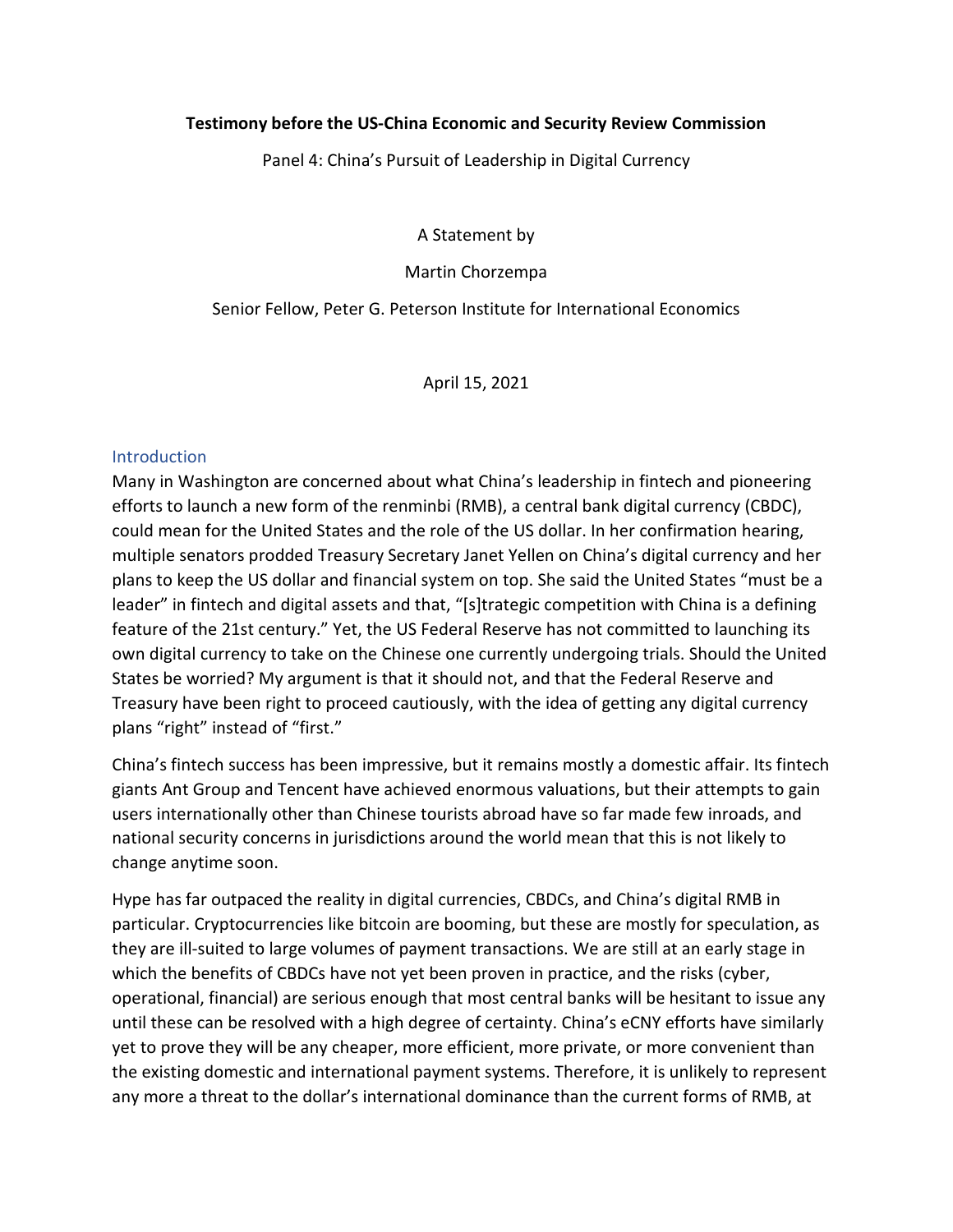least over the short and medium term. Nothing is certain over the long term, however, so the United States should continue to carefully monitor China's CBDC efforts and other digital currency innovations and incorporate any useful lessons to ensure that dollars and the payments systems that carry them remain competitive long term.

#### Fintech in China

Financial technology, or "fintech" has propelled Chinese finance from a backward state all the way until 2013 into a world leader in digital finance. While Americans tend to still use plastic cards and billions of paper checks to pay, cash has all but disappeared in Chinese cities as mobile phone based quick response (QR) code payments displaced paper money and cards. The two dominant mobile payments apps, Alipay and WeChat Pay, affiliated with China's most successful e-commerce and social media/gaming companies, respectively, each boast around a billion users. These "super apps" combine immense bundles of financial and non-financial services that would take dozens of applications in the US to approach their functionality.

Chinese e-commerce and fintech companies have become some of the world's most valuable companies. Tencent, a dominant social media, chat, gaming, and fintech company, is worth over \$800 billion. Alipay operator Ant Group, a financial technology company spun off from ecommerce giant Alibaba Group, was recently valued at over \$300 billion, on par with top US financial companies like JP Morgan Chase and Mastercard before regulatory and political concerns domestically led authorities to cancel its deal.

China's leadership in fintech however, is not just about private firms. The government has joined in the financial innovation game, principally with its plans for a central bank digital currency (CBDC) that would operate both alongside and together with the existing digital wallets that have taken China by storm. China was one of the first countries to set a goal of launching a digital currency, and today it is one of the most advanced in its plans, certainly by far the most advanced of any major economy.

### China's Fintech Giants and Its Government

In the early years, starting with Tencent's introduction of its "Q Coin" virtual currency in 2002, and Alipay's emergence a few years later, regulators paid little to no attention to financial technology innovations. China faced much more serious financial issues in the early 2000's, from bailing out and reforming a largely bankrupt banking sector to building China UnionPay, the first national retail payment system for debit cards. The relationship between financial technology and the government was benign neglect, as these challenges left little room for thinking about how to respond to then small-scale innovations in payments.

The capital for those early fintech innovations came not from government plans and subsidies doled out by far-seeing bureaucrats, but foreign investors like Goldman Sachs, Softbank and Naspers, who saw promise in Chinese technology companies. Regulators considered imposing rules for nonbank electronic payments in 2005, but instead waited for the market to develop on its own. The first rules and licenses only came in 2010 and 2011 after a series of scandals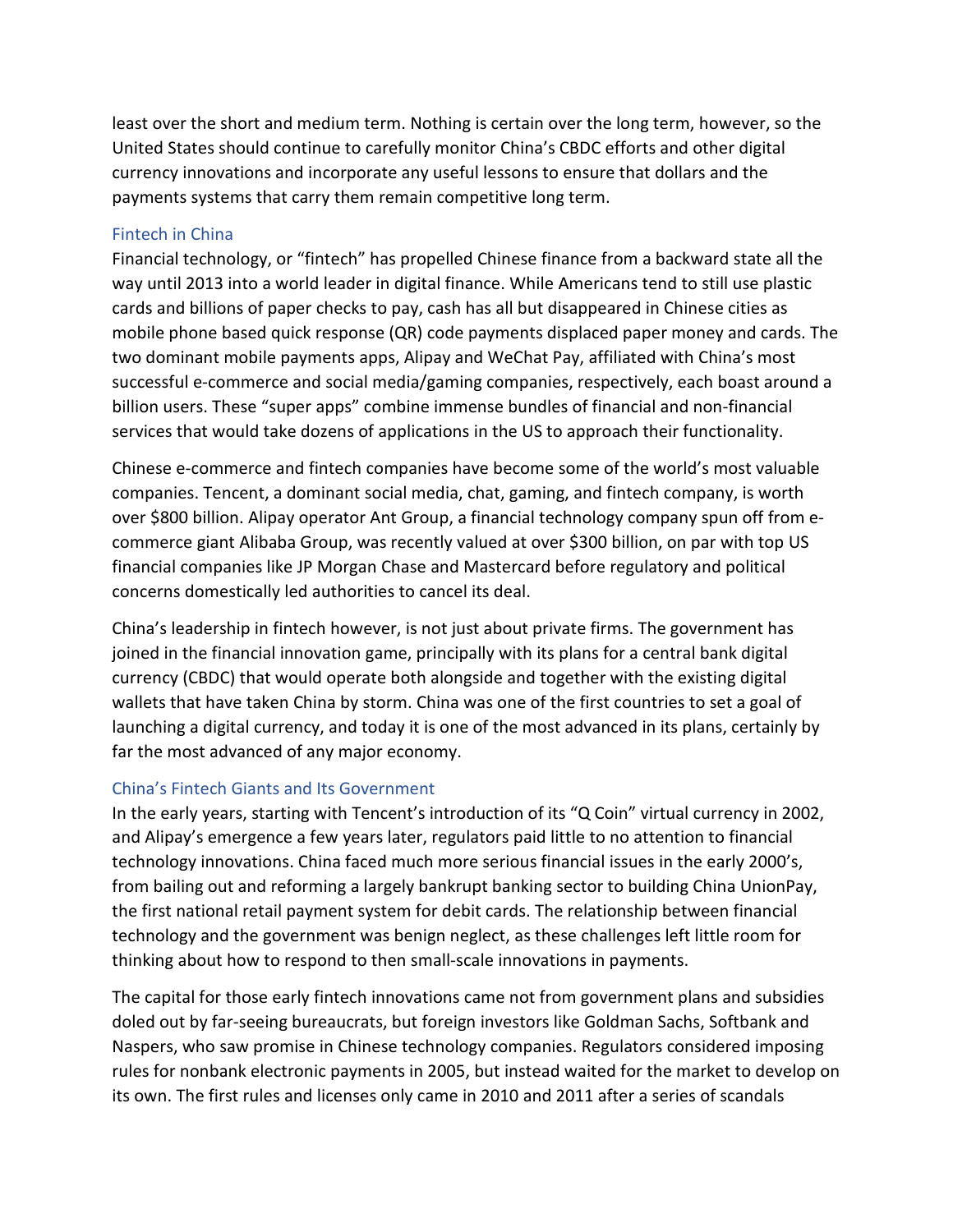involving money laundering and illegal activity at payments companies pressured regulators to clean up the messy market.

The era from 2013 onward represented an alignment of goals between Chinese technology companies and the government. Reformist leaders like People's Bank of China (PBOC) Governor Zhou Xiaochuan convinced the Party leadership to open areas of finance that were previously reserved for state-owned companies, including banking, lending, and investments, to privately owned companies, including Alibaba and Tencent. Governor Zhou had long believed that introducing new technology to China's banking sector would help it modernize and better support China's transition to a growth model more dependent on efficiency and innovation than state-directed investment and exports. In effect, the government let fintech boom not in spite of, but because of its ability to undermine financial repression that insulated banks from competition, giving financial consumers better service and more choice.

Financial technology companies were particularly well-suited to achieving the Party's goals for financial inclusion, especially lending to small-and medium-sized enterprises and rural people that would have difficulty accessing credit from big state-owned banks. Thus, regulators created an uneven playing field that left financial technology subject to significantly less regulation than the traditional state-backed financial sector (Zhou 2013). This policy decision was a critical ingredient to the boom in fintech that began around 2013 and accelerated in 2015, as big technology firms became financial conglomerates and thousands of fintech startups entered as online P2P lenders.

Starting in 2016, the relationship became more complicated. Fintech grew more quickly than the Chinese government anticipated, and problems emerged like Ponzi schemes in online P2P lending and gray market financing that helped inflate a stock market bubble. Since then, the government has tried to restore financial order and clamp down on risky activities while at the same time trying not to choke off the useful elements of fintech---innovation and competition that results in efficiency and inclusion gains (Chorzempa 2018).

Top fintech companies and their executives gained enormous political power, in some cases even blocking or neutering government regulations that would have stood in the way of expanding their business. In other cases, such as the government's attempt to combine credit data into a single repository, Ant and Tencent have refused to comply with requests to share valuable information (Yu 2021). In others, they have exploited regulatory arbitrage to avoid regulations. These cases make clear that the relationship of China's tech giants with the government are complex and evolving. They are not simply tools of the Party, rather they are enterprises with their own interests and allies at high levels of China's political system.

The future of these relationships is uncertain. Big technology firms have become so large and important that they are in the political crosshairs over issues of privacy, competition, and more across the world. China is no exception, and these issues are more urgent there because big technology companies play such a key role in finance, in addition to all the roles they play in the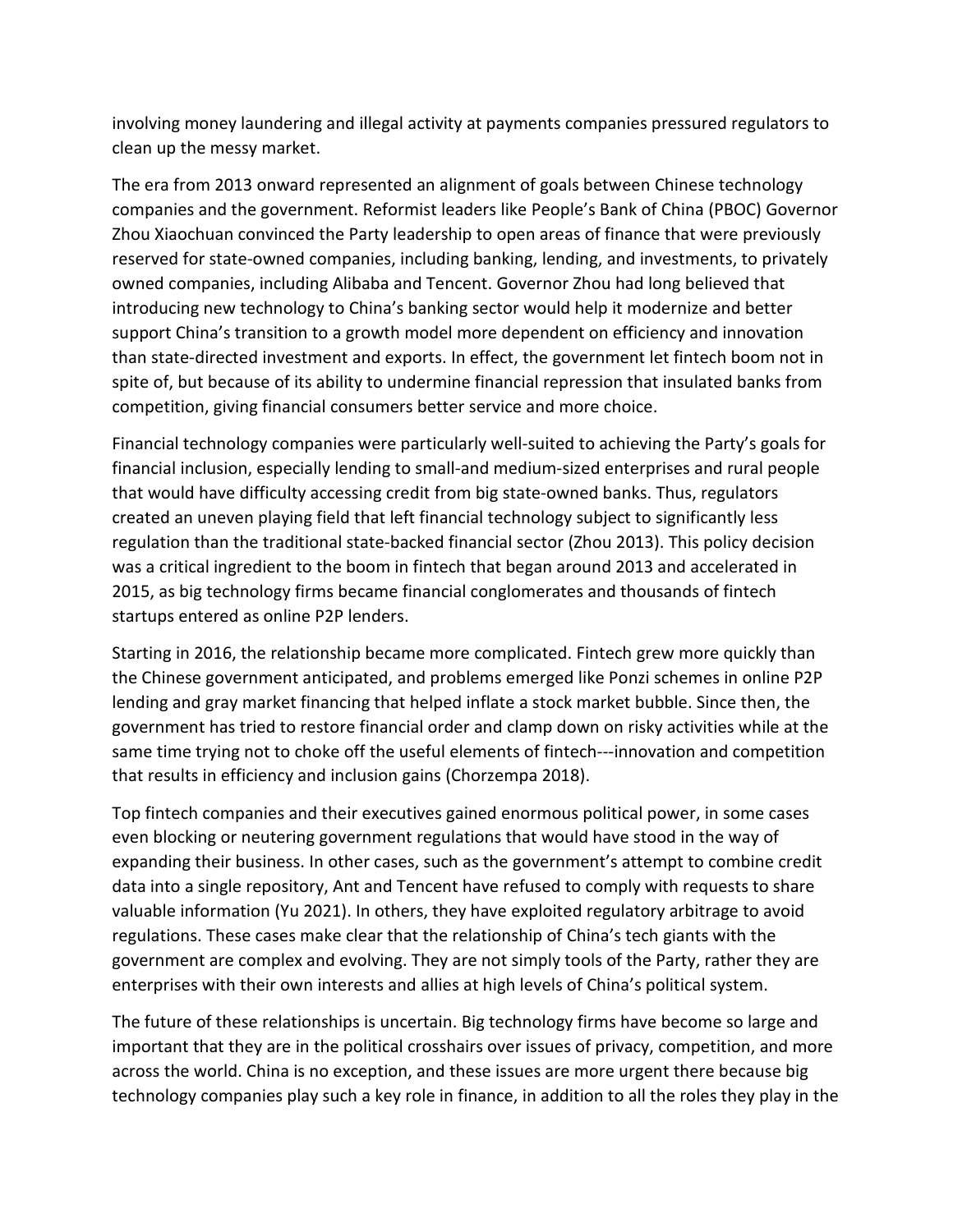West. In effect, big tech companies like Ant became so large and systemically important that they were operating financial infrastructure, the kind of business that is often heavily regulated like a utility. Even before Alibaba founder Jack Ma's November 2020 speech criticizing excessive regulation hit a nerve that contributed to the government cancelling Ant Group's IPO, stricter regulations around privacy, anti-monopoly, and financial risk were all in the works—justifiably so.

The context in China is also working towards more government oversight and less space for disruptive innovation for big fintech. General Secretary Xi Jinping has favored state-owned firms, like the banks that compete in some cases with fintech companies, and he has reined in many of China's powerful business tycoons with his campaigns against financial risk and corruption. I expect to see a realignment of political power away from big tech and policies that advantage state-owned banks, and after the government's assertion of power over Ant with a forced reorganization and delayed IPO, the space for Ant to refuse requests from agencies like the PBOC to share data have likely shrunk considerably.

### Disappointing Expansion Abroad

Even in areas of fintech in which China is a world leader, such as mobile payments, an impressive domestic record has not extended to anything resembling global dominance. Payments is a two-sided market in which consumers and merchants both must be signed up to use a new payment method if it is to catch on. So far, Alipay and WeChat Pay have only succeeded on one side abroad: merchant acceptance. Before the pandemic at least, payment providers and retailers around the world clamored to accept Chinese digital wallets, primarily to facilitate spending from Chinese tourists on their networks and in their stores. Alipay is accepted in at least 56 markets, including many retail stores like Walgreens in the United States that allow you to scan a QR code to pay (Jing 2019).

On the other side of the payments market, use by consumers outside China, both Alipay and WeChat Pay have made limited efforts and achieved even less success. This reduces the concern that Chinese digital payments are expanding at the expense of the dollar or of USbased payments companies. Those using Chinese digital wallets abroad tend to be only Chinese tourists or some Chinese living abroad who were already users of those digital wallets in China, and there is no sign that this is changing anytime soon. It does not yet appear to be a route to displace the US dollar. I therefore view this kind of expansion as mostly internationalization to serve the domestic market of domestic users. Alipay or WeChat want to keep Chinese tourists on their apps outside the country, not their domestic rival's.

WeChat's attempts to catch on with users abroad have been a failure. It launched with great fanfare as a messaging service in India starting in 2012, which could have given it a user base for payments and other services, but the push failed and was wound down in 2018 (Shaikh 2018). Instead, US-Based WhatsApp has taken over as the dominant chat service all around the world. WeChat's attempts to launch a mobile wallet in South Africa starting in 2015 similarly failed and were shut down last year (Vermeulen 2020). It is, however, able to connect with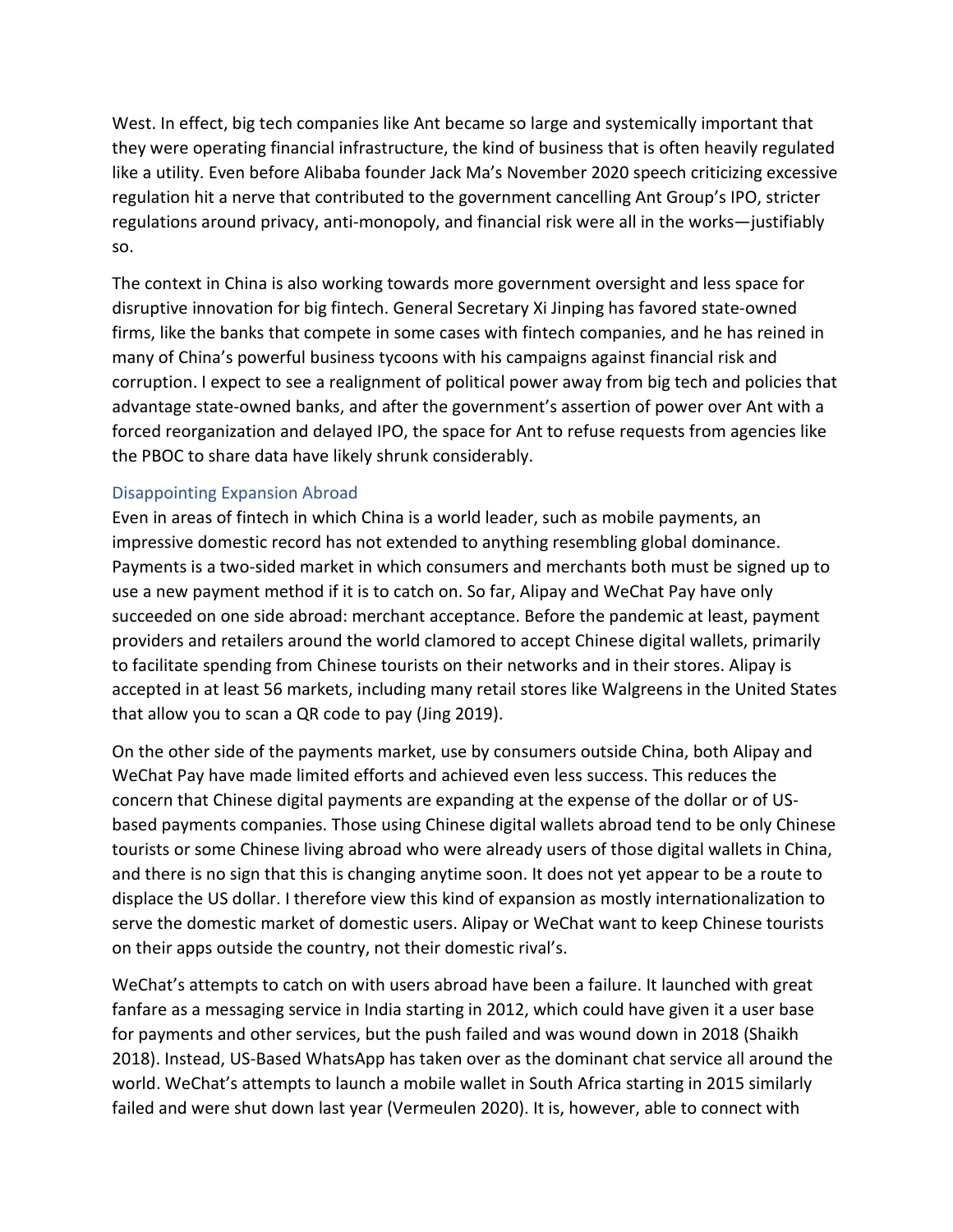digital wallets from local providers abroad, including with Kenya's M-PESA to facilitate small merchant payments for Chinese goods more easily than today's expensive and slow remittance services. Kenyan users, however, pay or receive local currency (Dahir 2018).

Alipay has mostly avoided trying directly to gain users abroad. Instead, Ant Group partners with promising fintech wallets in other countries, supplying capital, technology, and expertise. As of 2019, it had done so with e-wallets in 10 markets, including PayTM in India and Kakaopay in Korea. Except for WorldFirst, a UK-based money transfer company it acquired in 2019, Ant is only a minority shareholder in the local digital wallets, which must comply with often strict local laws around data protection and localization. Therefore, it is unlikely that Ant can directly access sensitive data on individual users of these partner apps. Outside its investment in ewallets, however, there have been cases in which Ant's international expansion would have led to the ability to collect data on Americans. The highest profile has been its attempted acquisition of MoneyGram, a US-based money transfer company often used by US military personnel abroad, which the Committee on Foreign Investment in the United States (CFIUS) blocked on national security grounds.

For now, despite long-term global ambitions, Chinese fintech companies are overwhelmingly domestically focused. Only .5% of Alipay's payments were international in the 12 months from June 2019-2020 (Ant Group 2020). National security concerns around sensitive data are likely to keep both Ant Group and WeChat Pay from receiving approval from many regulators abroad to serve retail users outside China outside businesses importing or exporting from China, and even if they did, security concerns can scare off many potential adopters—Indonesia, for example, has limited them to serving Chinese tourists, and one reason WeChat failed in India were concerns about Chinese firms snooping on private chats (Jakarta Post 2018). The authoritarian turn in China and increased data sharing that the government is demanding of Chinese fintech companies will only exacerbate these concerns, making it more difficult for them to expand abroad and compete more with US payment companies.

Of course, the future could be different. Chinese fintech giants could have learned useful lessons from earlier challenges that lead to more success in building an international user base and linking together mobile wallets to make global payments faster and cheaper, but US policymakers should keep in mind that despite immense scale at home, capital, and advanced technology, they have had less international success than one might expect.

### What is "New" in Digital Currency

Turning now to China's sovereign digital currency, understanding how the PBOC's world-leading efforts would affect the domestic and international financial landscape requires acknowledging one key fact: that digital currency and digital payments are already dominant in the United States, China, and most of the world. The only currency that is stuck in the analog world is cash, and the importance of providing a digital form of cash in every country is not self-evident. Even though they appear to be using plastic or paper, credit card payments are digital (magnetic strips and chips store and communicate data to POS machines), as are the systems in the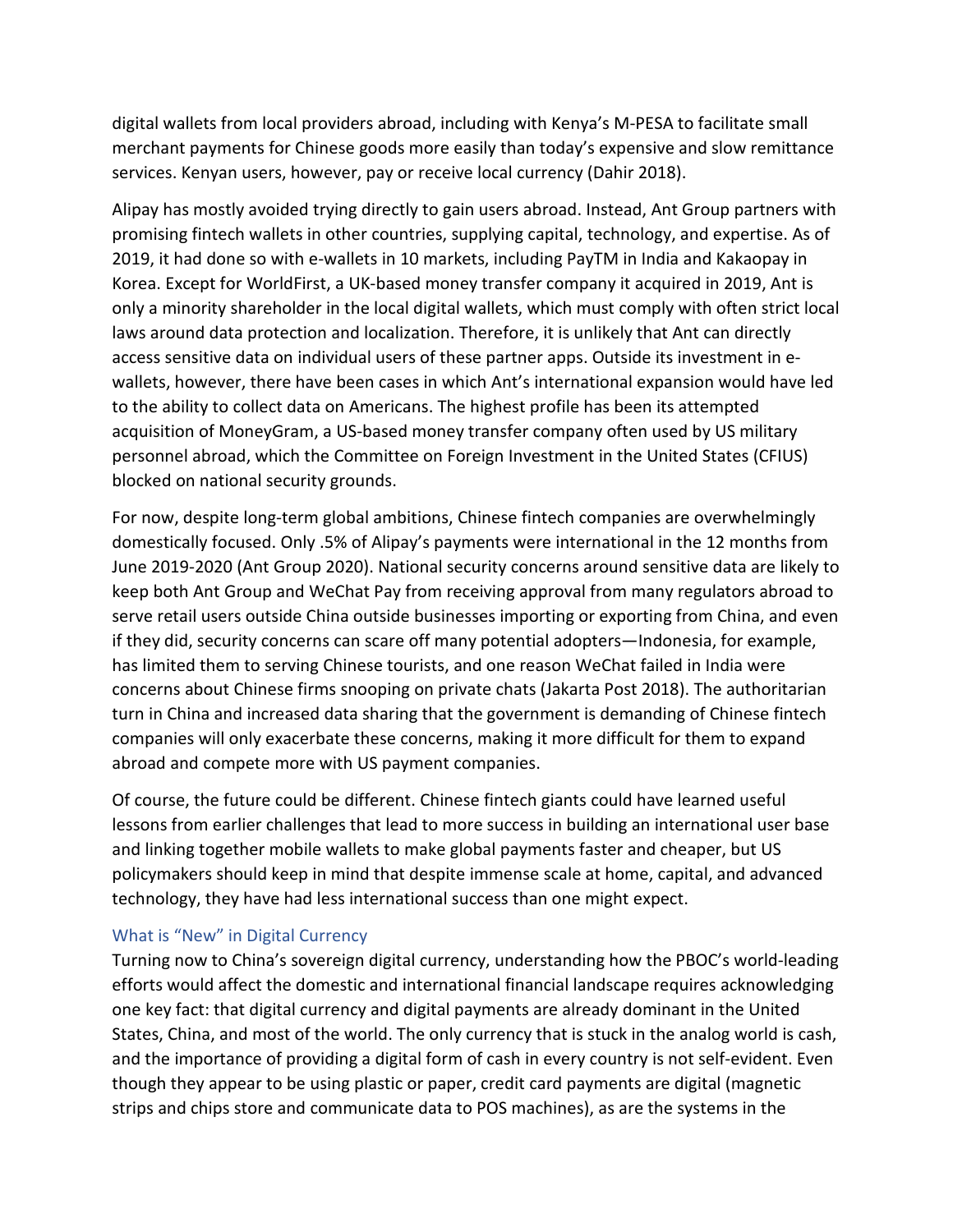United States that turn checks into digital instructions that order digital money to move between bank accounts. Therefore, what is new about what are commonly called "digital currencies" today, from cryptocurrencies like bitcoin and ethereum to "stablecoin" arrangements like Facebook-linked Libra<sup>[1](#page-5-0)</sup> and proposed CBDCs is not that they are digital per se.

In the case of cryptocurrencies, the novel feature is use of blockchain technology to enable decentralized issuance, management, and payments. They use distributed ledger technology (DLT) to allow a large network to track and validate account balances and transactions, instead of relying on a centralized, trusted intermediary like a bank to verify that a consumer has the funds needed to make a payment. Central banks are concerned primarily with price stability, which requires them to guard against the kind of enormous volatility in value that is common to cryptocurrencies without central intermediaries.

The trade-offs of decentralization may make sense in some applications of blockchain, but for trusted central banks they make little sense. Blockchain-based cryptocurrencies have caught on as speculative investments, but they have so far had limited appeal as payment instruments or for central bank applications. One reason is that decentralization comes at a cost in terms of slow speed and the enormous electricity demands to secure the network. Bitcoin currently handles around three transactions per second, while Visa can handle at least 65,000 (Blockchain.com 2021 and Visa 2018), and bitcoin miners currently use more electricity to secure the network and process transactions than some entire countries. Chinese Central Bank officials have publicly rejected the use of blockchain as a basis for DC/EP because it cannot handle the transaction volume they anticipate (Mu [2](#page-5-1)019). $<sup>2</sup>$ </sup>

If currency and payments are already digital, and central banks are not embracing technologies like blockchain, it begs the question of what, if anything, is truly new in CBDCs. The answer is somewhat technical and considerably less exciting than the hype may seem to suggest: expanding access to digital central bank money beyond wholesale payments, often referred to as sort of digital cash (Bech and Garratt 2017).

# Figure 1: Where CBDC Fits in the Currency Space

Central bank money, like cash, is a liability of the central bank, issued by the central bank. A deposit at one's local bank, even if it is in the same unit (dollar, euro, RMB), is by contrast commercial bank money, a claim on the commercial bank that provided the account. Retail payment instruments are universally accessible, available to normal consumers and businesses, while wholesale payments moving money between large institutions (generally banks) are mostly behind the scenes.

<span id="page-5-0"></span><sup>&</sup>lt;sup>1</sup> Now called "Diem"

<span id="page-5-1"></span><sup>&</sup>lt;sup>2</sup> Some central banks are exploring the possibility of CBDCs operating on so-called "permissioned blockchains" that are more centralized than cryptocurrencies but still use blockchain.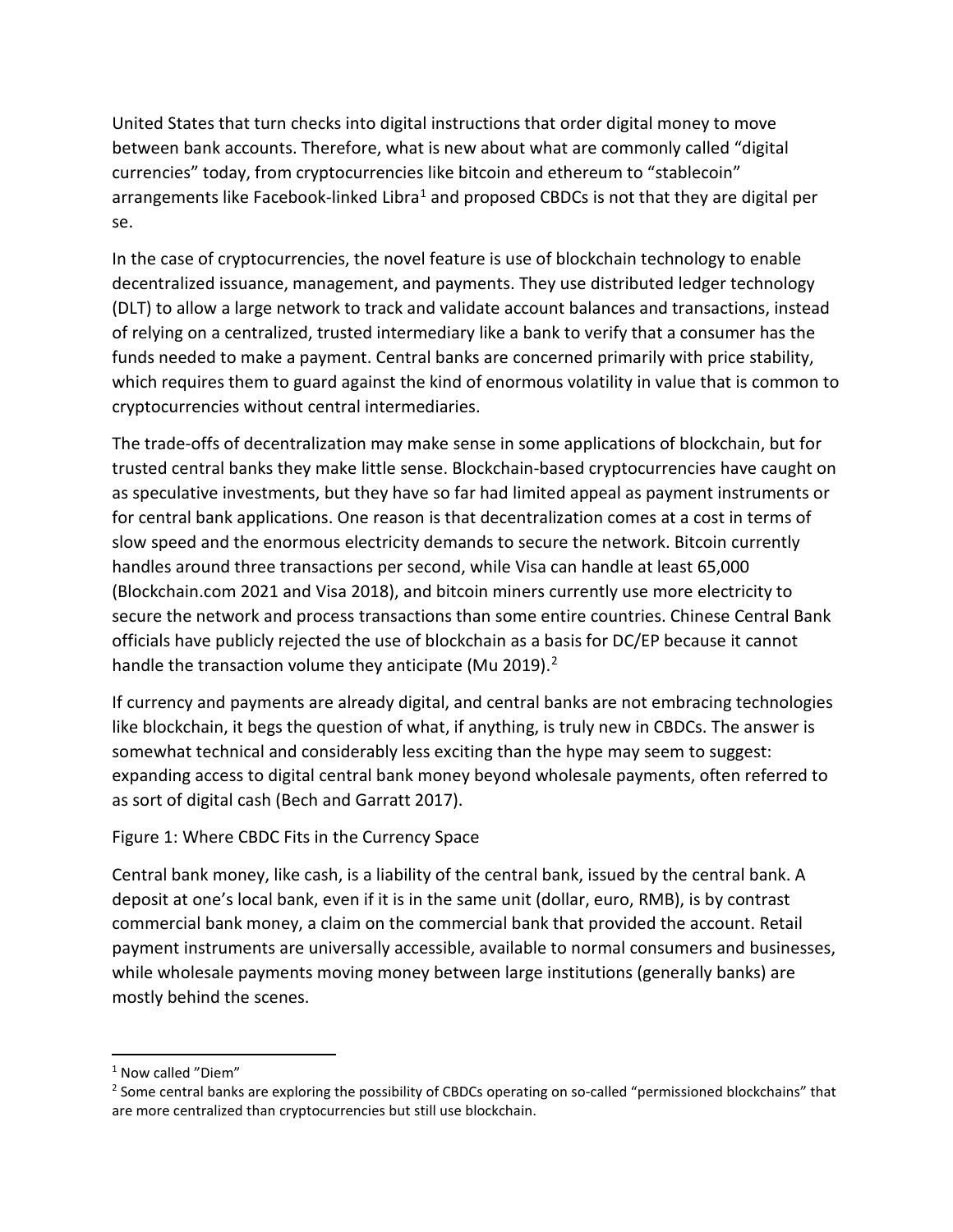Currently, digital retail payment tools like credit cards, app- or online-based payments are based on commercial bank money, while wholesale institutions paying each other tend to pay in digital central bank money in the form of reserves that commercial banks keep in accounts at the central bank. When banks pay each other, they use those central bank reserves, a liability of the central bank in digital form that can be considered CBDC (Carstens 2021b). These, however, are only available to a limited set of intermediaries, generally banks (Sanford and Bufithis-Hurie 2018).<sup>[3](#page-6-0)</sup> Central banks can always print money, so they cannot fail and are thus safer for settling payments, unlike private institutions, which could go bust while a payment is pending (CPMI 2003).

Central banks around the world are considering a wide variety of CBDC designs, but they tend to have in common creation of a somewhat cash-like digital payment instrument, called "retail" CBDC that would give wide access to hold and transact central bank money in digital form.<sup>[4](#page-6-1)</sup> How impactful this will be is up for debate. In terms of safety compared to existing payment systems there would seem to be little difference for countries like the United States and China that have robust regulation and government backstops for banks that ensure people do not lose funds if their financial institution fails, so the distinction for consumers may make little difference.

It is possible that CBDCs could be designed to support adding functions to money that would make the initiatives more promising, such as allowing programmable money to ensure, for example, that stimulus money is spent rather than saved or give new tools for monetary policy, but these do not necessarily require a new form of currency.<sup>[5](#page-6-2)</sup>

#### Overview of China's Central Bank Digital Currency Plans

The People's Bank of China's first step towards its own new digital currency was in 2014, soon after a bitcoin boom driven by Chinese demand for the cryptocurrency. Chinese policymakers, most notably pro-fintech PBOC governor Zhou Xiaochuan, hoped to control any risks that new cryptocurrencies could pose to China's financial system, like capital flight, cyber risks, and excessive speculation. They feared that if bitcoin caught on in China, the government could lose control over the monetary system. They also hoped to leverage advances in payments technology for their own purposes, which led the PBOC to come out two years later with a "strategic goal" of launching a central bank digital currency "soon," though there was no timetable (Chorzempa 2021). Its stated motivations then included a mix of political goals, like

<span id="page-6-0"></span><sup>&</sup>lt;sup>3</sup> Rules in the US limit such accounts to banks, while countries like the UK have expanded payments system access to nonbanks.

<span id="page-6-1"></span><sup>4</sup> There are also discussions about "wholesale" CBDC that would make central bank money available to a wider

<span id="page-6-2"></span>variety of institutions than current central bank accounts, but interest in such systems has flagged in recent years. <sup>5</sup> One example of quasi "programmable money" that already exists in the US are Electronic Benefits Transfer (EBT) cards for recipients of government benefits, which can only be used in certain stores (National Conference of State Legislators 2019).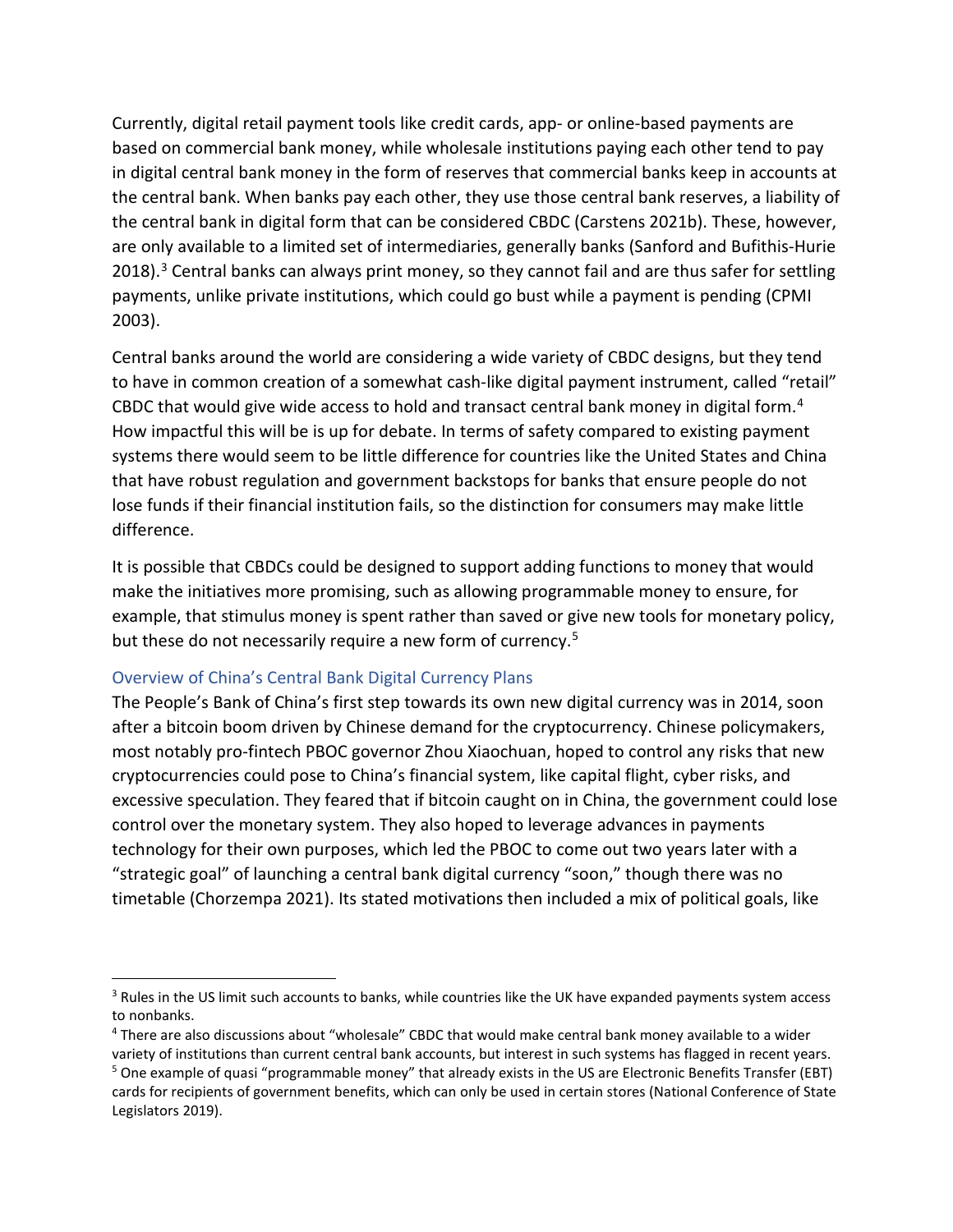reducing tax evasion and money laundering, with economic goals, like better management of money supply, financial inclusion, and cheaper and more efficient payments.

The project, soon dubbed "digital currency/electronic payments" or DC/EP, accelerated upon Facebook's announcement in 2019 that it would launch a global digital currency called Libra. Chinese officials and firms feared that an American firm with Facebook's global network could box China in and erode its monetary sovereignty, finding itself either isolated or forced to adopt a globally dominant digital currency linked to the USD. Wang Xin, head of research for the PBOC, made it clear that the PBOC sees itself in a race with the United States on digital currency. He said, "We had an early start…but lots of work is needed to consolidate our lead." He warned that a successful Libra could reinforce a monetary system with "one boss, the Dollar, America," (Wang 2019). PBOC Digital Currency Research Head Mu Changchun said that as "a manifestation of our response to Libra," PBOC staff developing DC/EP project would be forced to work "996" (9am-9pm, six days per week) schedule to speed up the effort (Mu 2019), a sign of the seriousness with which it approached the task.

The PBOC took a major step forward when retail trials were announced in April 2020, which took the digital RMB to four major Chinese cities. Chinese residents of those areas could register for a lottery, whose winners received new so-called "eCNY" in a special test wallet they could use at select retailers. Since then, the pilot has expanded to many cities and thousands more retailers. It has also begun testing offline payment functionality, and it is cooperating with the Hong Kong Monetary Authority to trial cross-border uses. The PBOC has yet to announce any timetable for a national launch of eCNY, though at least a limited rollout before the Beijing Winter Olympics later this year is likely.

### Domestic Implications of DC/EP

Predicting the implications of China's DC/EP project is a highly speculative endeavor because of the sheer number of unknowns that remain in the currency's design and interaction with the existing financial system. The PBOC has never issued a comprehensive white paper on the currency's design, which does not appear to be finalized. Therefore, what is known about the project outside the PBOC is what can be cobbled together from speeches from current and former PBOC officials, some of which are contradictory or vague on crucial details.

What is known is that the digital Yuan will have the same value as a regular digital or paper RMB. Like other central banks considering a CBDC, the central bank will not have individuals open accounts directly at the PBOC, even if eCNY ends up being a PBOC liability. Like with cash, it aims for a "two tiered" system in which the PBOC authorizes and supervises intermediaries, starting with banks, that enable people and businesses to buy, sell, and transact the eCNY (Chorzempa 2018). Unlike bank accounts, but like cash, it will not pay any interest on money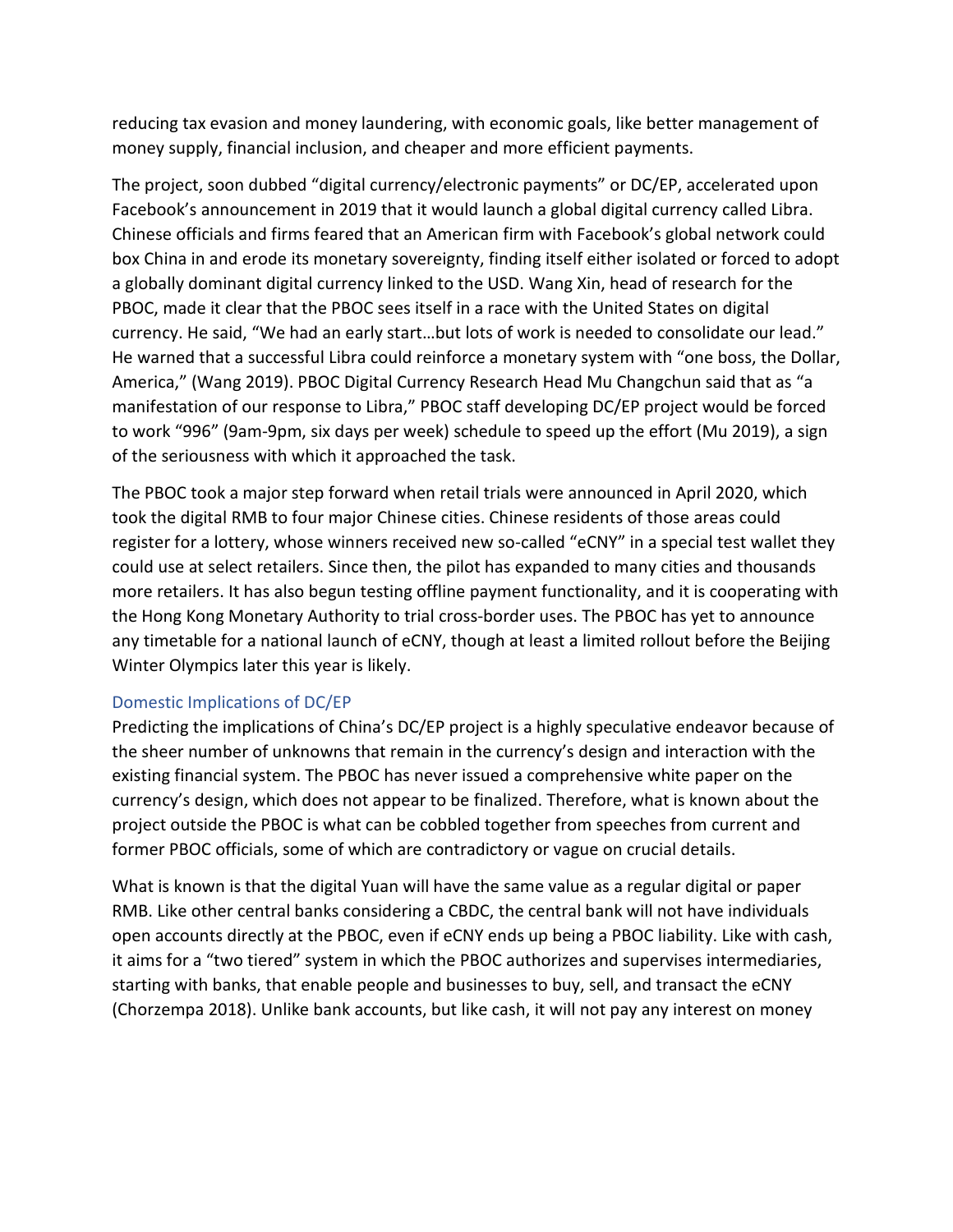held in eCNY wallets. There is debate in China as to whether the eCNY will be a liability of the central bank, and thus a CBDC at all.<sup>[6](#page-8-0)</sup>

The PBOC is presenting its digital currency as having better privacy protections for users than the current systems run both by China UnionPay and the duopoly of Alipay and WeChat Pay, and there is some merit to its arguments. Officials have said the eCNY will have "controllable anonymity," which may seem to be a misnomer but gets at a tension in financial privacy that all central banks will have to deal with when designing a CBDC. It would be untenable for central banks to create fully anonymous digital money, which would violate know your customer (KYC) and anti-money laundering laws (AML).<sup>[7](#page-8-1)</sup> Financial privacy around the world is limited by the desire for law enforcement agencies to track the flow of funds in criminal investigations, often requiring financial institutions to proactively report suspicious transactions to government authorities. Even bitcoin is neither fully anonymous nor very private.

In China's case, the central bank will store the ledger of all account balances within the eCNY system and a record of all transactions that update that ledger, which might seem like a privacy nightmare. Yet, such a CBDC may not actually be that different from the status quo pre-eCNY, because transactions privacy from the government is already not likely very high. Payments firms must report a great deal of data to the PBOC, and they must also comply with law enforcement requests for data related to criminal investigations. Therefore, the privacy implications of this new currency may not be as important as some predict.

For any large transactions, there will be no privacy from the government, as users will have to link their bank account to the wallet, information that will be shared with the PBOC. There will, however, be a way to sign up for eCNY wallets with what may be a surprising amount of privacy. The PBOC says it will allow wallets with relatively low transaction and balance limits sufficient for day to day transactions without providing a bank account or real name, only a phone number. Only the telecom companies would know what individual is linked to that number, and they would be prohibited by law from sharing that with the PBOC, which would only be able to see money flows associated with a pseudonymous account number (Mu 2021). For such payments, eCNY's privacy is thus not as far off from bitcoin as it may appear, as anyone can see every payment on the blockchain, just not the identity of the entity associated with it. If an account is flagged for criminal activity, law enforcement would have to request the user's identity information from the telecom company (Mu 2021).

<span id="page-8-1"></span><span id="page-8-0"></span><sup>6</sup> Former PBOC Governor Zhou Xiaochuan said in a presentation at Peking University in December 2020 that eCNY would not be a liability of the PBOC and thus not a CBDC, which contradicted previous statements by Mu Changchun and Fan Yifei. It does not appear that this issue has been decided, as making it a central bank liability could risk people putting their money into the safer central bank money, leading to outflows from banks. <sup>7</sup> Cash is of course mostly anonymous and often used for criminal activity, but it has in effect been grandfathered in, and its physical nature imposes frictions, like the need for armored cars to move large amounts and transacting in person, that would not exist for digital money.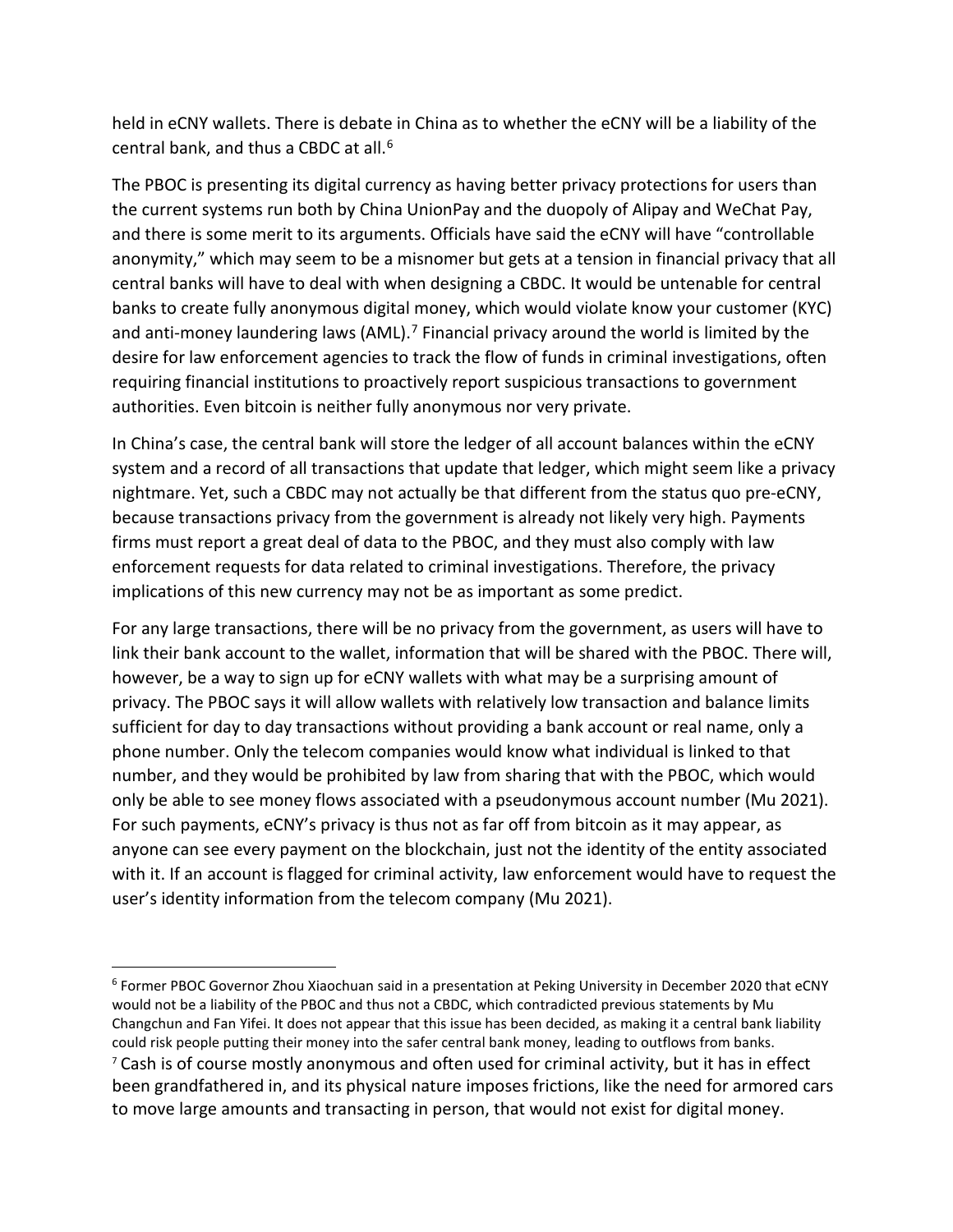Where the eCNY is designed to provide even more privacy is in dealing with merchants, including e-commerce companies. With the current payments system based on Alipay and WeChat, these firms harvest data on every transaction that occurs, which they can use for virtually any purpose, from credit scoring to targeted marketing. Such transactions can also reveal a user's personal information to the party they are paying. The disappearance of cash, which allows one to pay without providing any identification to a counterparty, has made financial privacy elusive. Mu Changchun says that eCNY will change that, using encryption that allows transactions without revealing identifying information to merchants (Mu 2021), similar to what Apple Pay does in the United States.

Most consumers may not notice much of a difference in how they pay once the eCNY is rolled out, scanning the same type of QR codes as they have for years, possibly with the same digital wallets. Officials will be careful to ensure that the eCNY does not disintermediate the banking sector and threaten the interests of largely state-owned banks, and banks have emerged as the key agents intermediating the system between the central bank and retail payments. The tech companies and their payment methods are likely to be the most affected. One of the key motivators for the PBOC in developing the digital currency is to introduce a more public option alongside the private payment providers that puts pressure on them to lower fees, to open up what are currently walled gardens that do not interoperate, and to do better on privacy. eCNY wallets provided by banks, telecom companies, and others will compete more with Alipay and WeChat Pay, but both Alipay and WeChat will surely also support eCNY payments within their apps. They will, however, have to comply with stricter rules than they do today, such as limiting the use of the data gathered by the digital wallet for other purposes like lending or marketing.

A crucial remaining question is to what extent the eCNY will be successful in generating demand from consumers and merchants, which is not a given. It could prove a market flop, forcing the government to decide whether to let the system play a minor role, or to compel merchants to take it and pressuring Alipay and WeChat Pay to use it for their transactions. There are reasons to be skeptical that it will be a hit. Trading government monitoring for tech company monitoring will not in itself draw many users away from the digital wallets they have used for years or from much more anonymous cash, and the assurances of privacy may not be fully convincing to the Chinese public. The government will have a hard time equaling the convenience of well-established ecosystems of merchants and users that super apps have built and tied in with myriad other services. The benefits to inclusion of groups not currently able or willing to use digital financial services may be substantial if eCNY can be used with physical cards, no internet access, or non-smartphones. Nevertheless, the relatively small portion of people in China who are currently unbanked, non-users of Alipay and WeChat--primarily elderly individuals in remote areas often without internet access--will be difficult to integrate into a new digital system.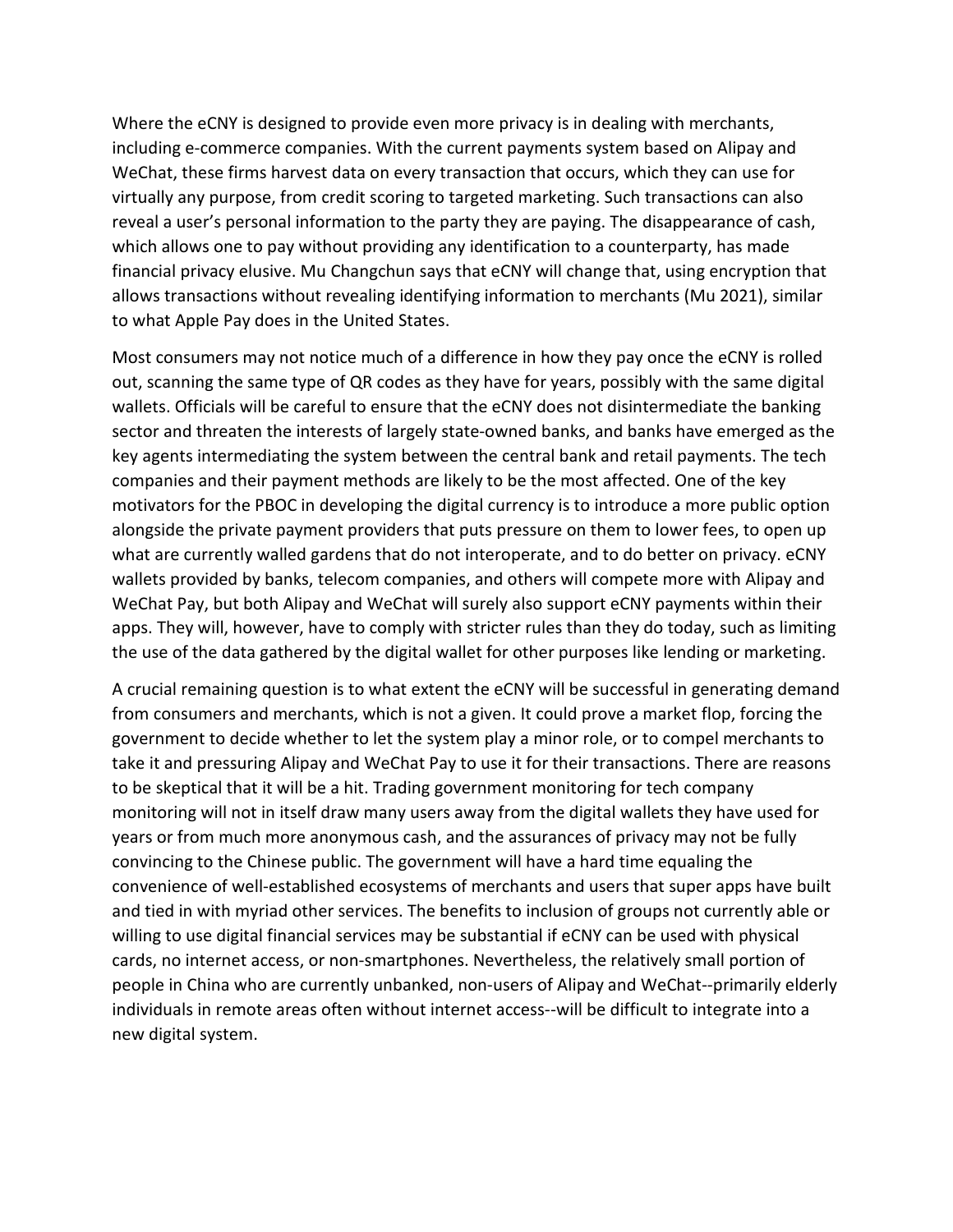#### How will the eCNY affect the dollar?

As China's economy, its trade, and its financial markets grow, the RMB will inevitably play a greater role in the global financial system, and some of its gains will naturally come at the dollar's expense. The question today, however, is not whether the RMB will ever play an important role as a global currency, but whether a CBDC form of the currency will significantly change its competitive position in global finance and commerce. It is too early to tell, but I am skeptical.

So far, years of Chinese efforts to internationalize the RMB have borne limited fruit. Beijing has prioritized domestic financial stability, protected with capital controls, over making its currency freely usable in a way that would boost its use abroad. China appeared poised to make large gains when it made reforms to gain acceptance into the IMF's Special Drawing Rights (SDR) basket, but soon after, its currency underwent a surprise depreciation and tightening of capital controls that undermined its reputation. According to IMF data, the RMB has risen as a share of global foreign exchange reserves since 2016, but it has stagnated around 2% for the past few years. SWIFT data from the past few years do not suggest that the RMB is gaining as a share of global payments. The RMB is not gaining ground against the US dollar as of now.

### Figure 2: RMB as a Share of Global Reserves

Those capital controls are not going away anytime soon. Since May of last year, abundant capital has flowed into China and caused its currency to appreciate, which theoretically would be an ideal opportunity to loosen capital controls. Influential Chinese economists like Huang Yiping, a former member of the PBOC's Monetary Policy Committee have made such suggestions in the past, but controls remained in place, and Huang has revised his views, saying late last year that "there may not be a best time to open up," (Huang 2020).

Even if the capital account remains closed, some argue that China will successfully use its leverage over countries dependent on Chinese Belt and Road (BRI) related lending to boost the RMB at the dollar's expense. Yet, Chinese sovereign lending is on the decline after many of its borrowers ran into financial problems (Acker and Brautigam 2021). Less promise of future lending reduces Beijing's leverage over other countries to dictate what currencies they use. In fact, China does not appear to have used its leverage to boost the RMB in the past, because the majority of BRI loans have been denominated in USD, not in RMB (Dollar 2020).

It is extremely difficult to gain ground on a currency as dominant as the US dollar. The IMF's Chief Economist Gita Gopinath and former Federal Reserve Governor Jeremy Stein recently found that at least over the medium term, "the renminbi would have a hard time gaining much traction in international banking and finance" compared to the dollar. Yet, in the long term, they warn that "if the gap between Chinese and U.S. shares in world exports widens far enough, we could eventually get to a point where a renminbi-dominant equilibrium becomes inevitable." (Gopinath and Stein 2020).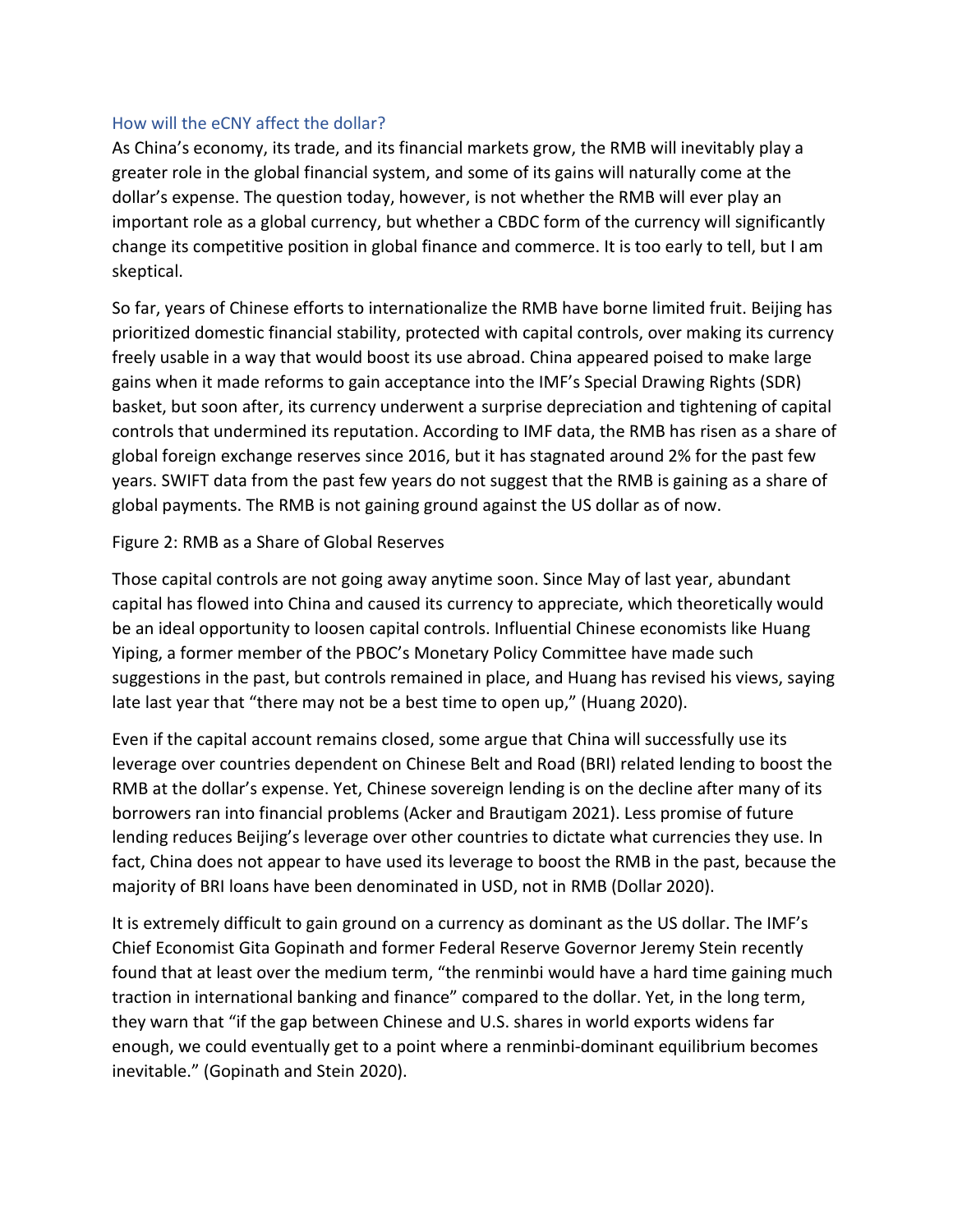However, this is the landscape pre eCNY, and there is no doubt that Chinese policymakers aim to use a possible global transition to some new form of digital currency to internationalize the RMB sooner. If the eCNY is successful and catches on in China, should the United States be worried about it overtaking the US dollar in international commerce and reserves, eroding advantages that the United States gains from having the world's dominant currency?

Commentators in China and the United States often link the digital RMB to internationalization (Fan 2018), but I have yet to see a comprehensive, convincing argument of how it will do so. Claims abound that the eCNY will be cheaper, faster, or have other advantages over the US dollar, which is possible, but we simply have too little information about the eCNY to know how well it will work domestically, let alone how it would function in a much more complicated cross-border payment market that deals with multiple currencies, jurisdictions, regulations, and financial infrastructures.

BIS Managing Director Agustin Carstens, one of the world's foremost authorities on central banks and payments, does not believe that CBDCs will create a first mover advantage for reserve currency competition or geopolitics. He cautioned that "much of this rhetoric is overblown" and argued "It is unlikely that a digital currency will take off as a global reserve currency *owing to its digital nature alone*." [emphasis added] (Carstens 2021b). His remarks make sense when considering the context laid out earlier: digital money per se is not new, so it is not a game changer or even an advantage. The eCNY will need to have other advantages to do better than the already digital RMB against the already digital USD, Euro, Pound, and Yen. All these currencies are used more for global payments than the RMB, which currently has a share of 2.2% of global cross-border payments (SWIFT 2021).

Advocates of CBDC list a wide variety of benefits, from financial inclusion and cost savings to increased resilience and speed, but these and CBDCs in general remain largely theoretical ideas not yet proven in the real world. Unless they truly realize these benefits in practice, they will not live up to the hype and justify the cost and risk of launching them. There is good reason to tread cautiously, as one error in the code could be catastrophic, undermining faith in the currency by, for example, permitting users to spend the same digital money twice.

86% of central banks in the most recent BIS survey are exploring CBDC, but the Bahamas is the only country that has launched one (Boar and Wehrli 2021).<sup>[8](#page-11-0)</sup> Central banks are increasingly open to the idea of launching a CBDC, but the share of central banks that told the BIS they were "likely" to launch a CBDC in the next six years barely increased in 2020 over 2019. It is an important leading indicator that hype has outpaced reality when a further year of serious global research with strong political pressure not to "fall behind" has not convinced more central banks that they should follow in China's footsteps with a commitment to launch a new form of digital money soon.

<span id="page-11-0"></span><sup>&</sup>lt;sup>8</sup> The BIS study also mentions initiatives sometimes called CBDCs by Cambodia, the Marshall Islands, some West African countries, or Lithuania, but these do not fit the BIS definition of CBDC.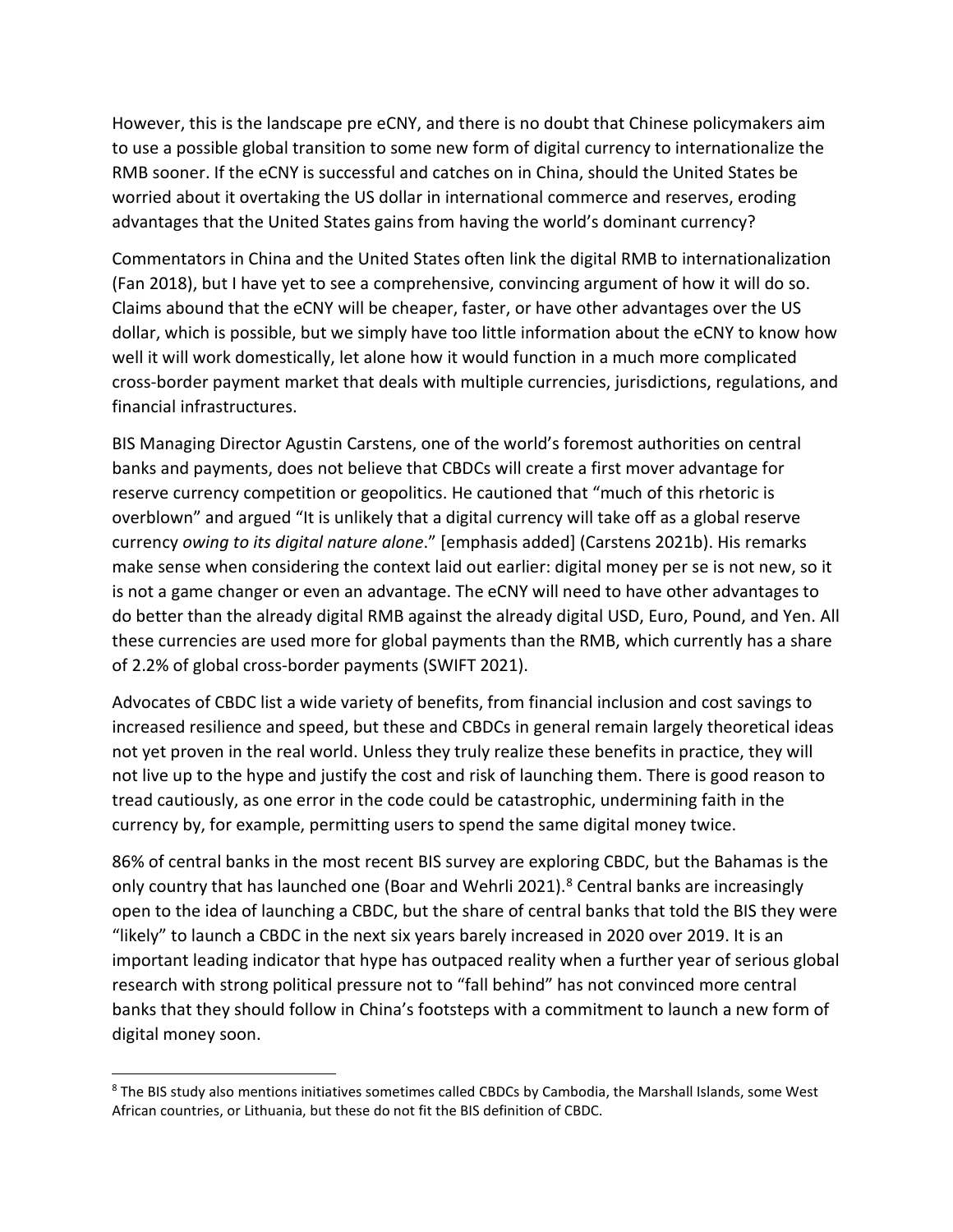Cross-border payments could certainly use improvements, and many central banks have done proofs of concept and other experiments with hypothetical payments between CBDCs using distributed ledger technology that is so hyped up today. While they show some promise, a recent IMF review of these experiments warned about "immaturity and lack of interoperability. Very few projects have explicitly and rigorously assessed risks against international standards for large-value payments and securities settlement systems. Almost none of the projects involved a cost-benefit analysis, and no conclusions could be reached on whether DLT-based or improved legacy systems could be the more efficient alternative in the future," (Ghiath et al 2020).

The latest mCBDC Bridge initiative between the PBOC, Hong Kong Monetary Authority, Bank of Thailand, and the Central Bank of the United Arab Emirates could show promise in linking together interoperable CBDCs to make payments better than current systems, but it is similarly at an early proof of concept stage among countries that do not yet have even domestic CBDCs. It is nowhere near the development of a functional payment arrangement on new payment rails, and in any case the lessons from the initiative will be shared among the membership of the BIS, which is managing the initiative through its Innovation Hub. Simply put, it is far too early to tell whether the eCNY will enjoy any advantages over the dollar based on its technology, or which technological direction will be the right one.

Two ways the eCNY will certainly internationalize are in retail payments, as former PBOC governor Zhou Xiaochuan has suggested (Zhou 2020). That would mean allowing users of eCNY wallets to make payments both while they are abroad and for purchases from foreign merchants, but how they would do so is not clear. It could involve wallet operators like Alipay and state banks signing deals abroad or have the PBOC make the connection.

China could also let foreigners visiting China open up eCNY wallets, just foreigners have for a few years been able to use Alipay and WeChat Pay with foreign credit cards. Such functionality with the eCNY will likely be at least available experimentally at the Winter Olympics in Beijing in 2022, but it is an open question whether those visitors will be able to keep their eCNY on their phones when they leave the country or use them anywhere outside of China. eCNY pilots thus far have used smart contracts to automatically return any unspent digital money upon the pilot's conclusion, and the same could be set to occur when a foreigner leaves China.

If it chooses to allow foreigners to use eCNY abroad or even go further and promote eCNY wallet use among foreigners, that would mean operating as a payment provider in foreign jurisdictions, requiring licenses and compliance with a host of local rules in a highly regulated space. If the eCNY is as good at enabling surveillance as its detractors suggest, foreign regulators are sure to resist letting their populaces adopt it even if it is cheaper or more efficient (Chorzempa 2021).

Contrary to the current worries in Washington, at least for the short and medium term, China may find it *harder* to internationalize the eCNY than the current form of the RMB. Payments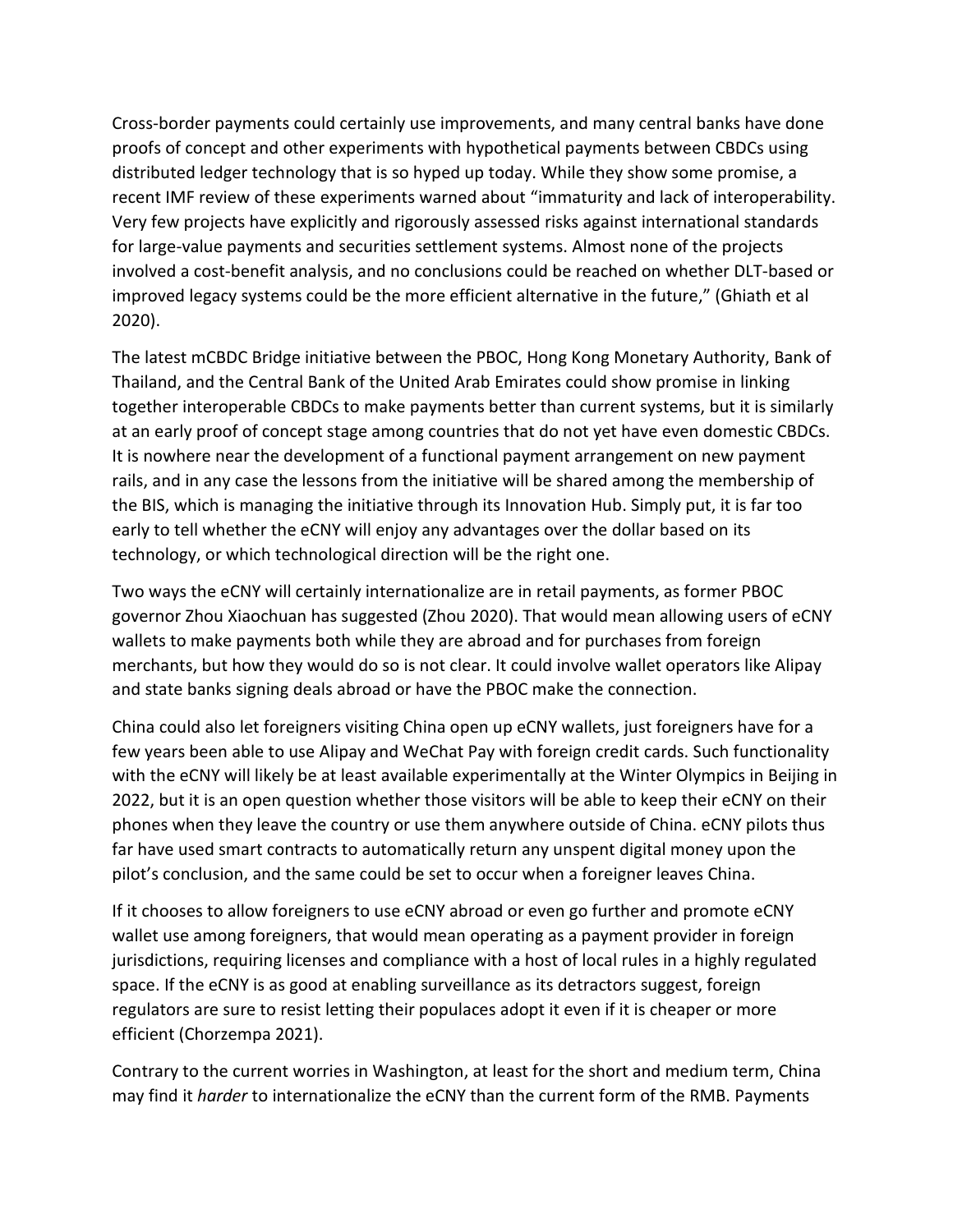and currency exhibit strong network effects, in which the value of a network is directly related to the number of other players involved in the network. Today, different areas of dominance for the dollar reinforce each other (Gopinath and Stein 2020). There is often a more liquid market to get funding or trade between any third currency and the USD than any other, meaning it is often cheaper and easier to trade RMB to USD and then USD into a third currency than it is to trade directly.<sup>[9](#page-13-0)</sup>

This liquidity in turn helps make low-cost hedging instruments available for that currency versus the USD that allow a firm to reduce currency risk by locking in a future exchange rate in today. This factor explains why so many BRI loans are in dollars—it is cheaper, less risky, and more convenient for both the Chinese lender and the overseas borrower to use USD. A digital RMB would have no existing network of CBDCs to plug into, except for the Bahamas, and therefore no network effects like those that exist with existing financial infrastructure. Any new trading venues or mechanisms for the digital RMB would need to start from scratch in building liquidity, availability of hedging instruments, and myriad other key financial infrastructures that would take many years to establish, solving problems far beyond technology. Decentralized finance (DeFi) is experimenting with replicating these types of mechanisms for the cryptocurrency world, but it is also in the early stages. For the near future, a country asked to use the digital RMB would be less likely to adopt it than the regular RMB.

## The US Response to the Digital RMB

Despite all the headwinds and uncertainties just outlined, over the long term one cannot rule out domestic and international success for the eCNY, for example if many other countries end up adopting CBDCs in the coming decades, and if those end up being more efficiently interoperable with the eCNY than the forms of USD that exist at that point. Nevertheless, the United States is not currently on a path of letting that happen passively.

The Federal Reserve has been more skeptical about CBDC than China, but it has long been paying close attention to China's efforts and their implications for the United States. Federal Reserve Governor Brainard, the governor most specialized in fintech, noted last February that China was "moving ahead rapidly" on CBDC and that, "Given the dollar's important role, it is essential that we remain on the frontier of research and policy development regarding CBDC," (Brainard 2020a). When she announced in August 2020 that the Federal Reserve Bank of Boston and the Massachusetts Institute of Technology (MIT) Digital Currency Initiative (DCI) would collaborate on building and testing a "hypothetical digital currency," (Brainard 2020b) she also mentioned China, implicitly making the point that these US initiatives were linked to ensuring the United States will maintain leadership in the next round of innovations in currency and payments. The initiative with MIT will give Fed policymakers deep insights into the tradeoffs involved in designing and launching a CBDC. Still, US policymakers should be aware that China's further stage of development, piloting digital currency in regular citizens' digital wallets

<span id="page-13-0"></span> $9$  This is called using the USD as a "vehicle currency."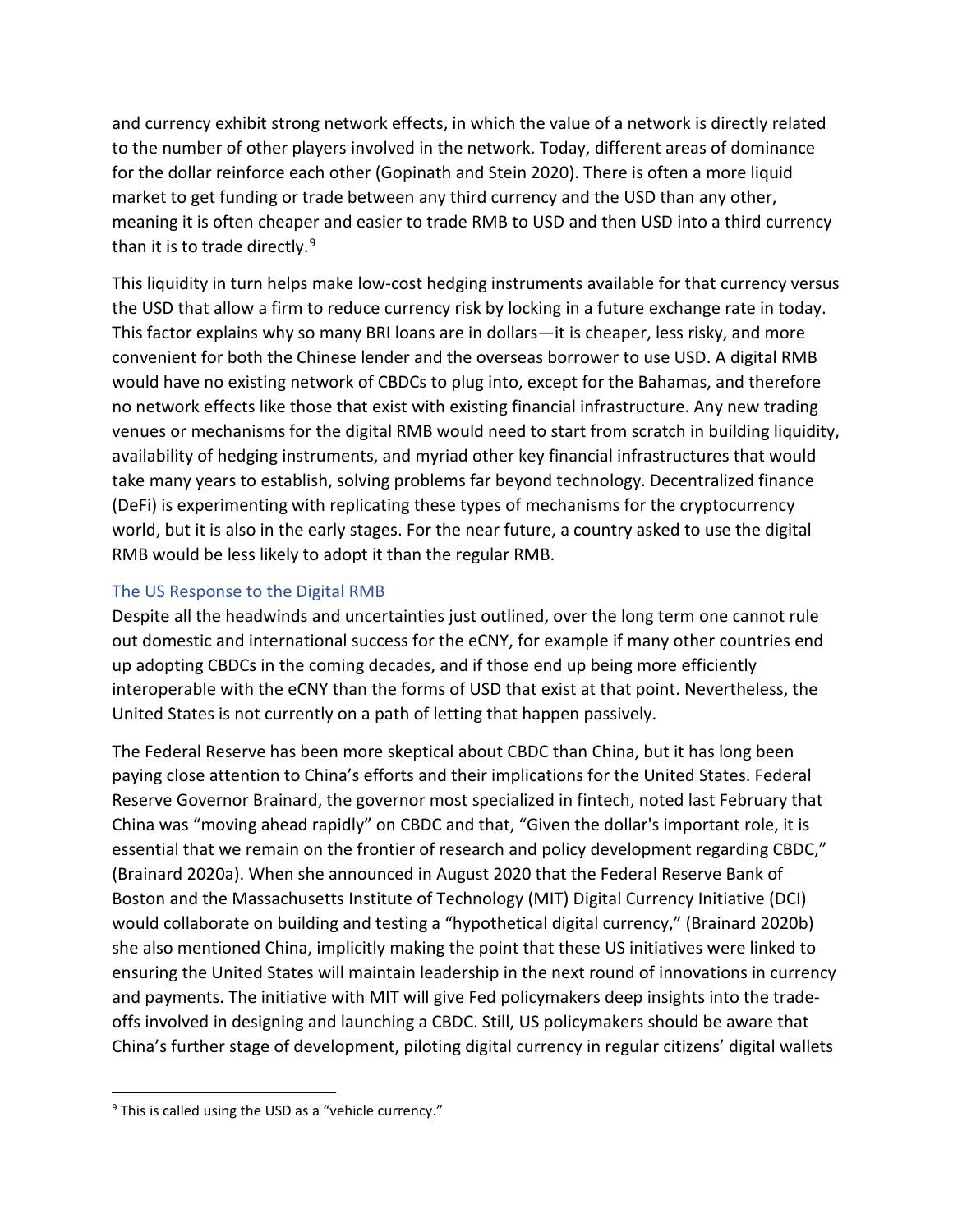in real-world scenarios, will teach lessons that can only be learned in practice. It must therefore maintain exchanges with Chinese officials to learn from China's experience and encourage China to share its lessons with the broader financial community.

It is possible that a first mover like China could set standards in the CBDC space, which could lead future CBDC adopters to ensure theirs are interoperable with the eCNY or adopt Chinese standards when developing their own. However, US policymakers and those in other advanced economies are aware of this issue and have already taken action to move eventual standards in directions compatible with the values and interests of the United States and its allies. Last October, seven central banks and the BIS issued "foundational principles and core features" of central bank digital currencies aimed to shape how global CBDC efforts develop (Group of Central Banks and BIS 2020). Conspicuously, the People's Bank of China was not part of the group. Thus, the United States has already taken a multilateral, coordinated approach with allies and is not ceding global standard setting to China by proceeding cautiously in its own CBDC research.

Another reason for Washington not to panic is that movement to new cross-border payments standards is a time-consuming process. The latest standard for data banks exchange to make cross-border payments, ISO 20022, was drafted by SWIFT in 2000, but it is due to be fully adopted at the end of next year—over 20 years later (Auer et al 2021). As the eCNY comes out in the next year or two, banks around the world will have just completed a costly and complex process to migrate their systems to the new standard, so it is hard to imagine that the appetite for switching to a new Chinese one would be high. SWIFT has also been improving other elements of the existing payments infrastructure to improve the experience of cross-border payments, which should make it less vulnerable to disruption.

Such a long process of new standard formation and implementation would give the United States ample time to respond to any Chinese proposals for new standards that, for example, eschew SWIFT. China has worked to develop its own payment systems, such as its cross-border interbank payments system (CIPS), but even these have adopted SWIFT's standards for messaging instead of championing their own (SWIFT 2016), and the PBOC continues to work with SWIFT, including through a new joint venture. Despite talk of a SWIFT alternative in China, including with Russia, there is no Chinese initiative I am aware of that has gained any ground.

### Recommendations

Firstly, independent of any considerations of competition with China, Congress should push the Federal Reserve and government agencies to improve our domestic payments environment in terms of cost, speed, and reliability. American retail payments cost many times more than they do in China, and the back end infrastructure that moves many of those payments here can take as long to move money as it did in 19<sup>th</sup> century London, when clerks had to physically deliver slips of paper to settle payments (Birch 2017). The Fed itself admits that "the U.S. retail payment system lags behind systems in other countries," (Federal Reserve 2021). Most central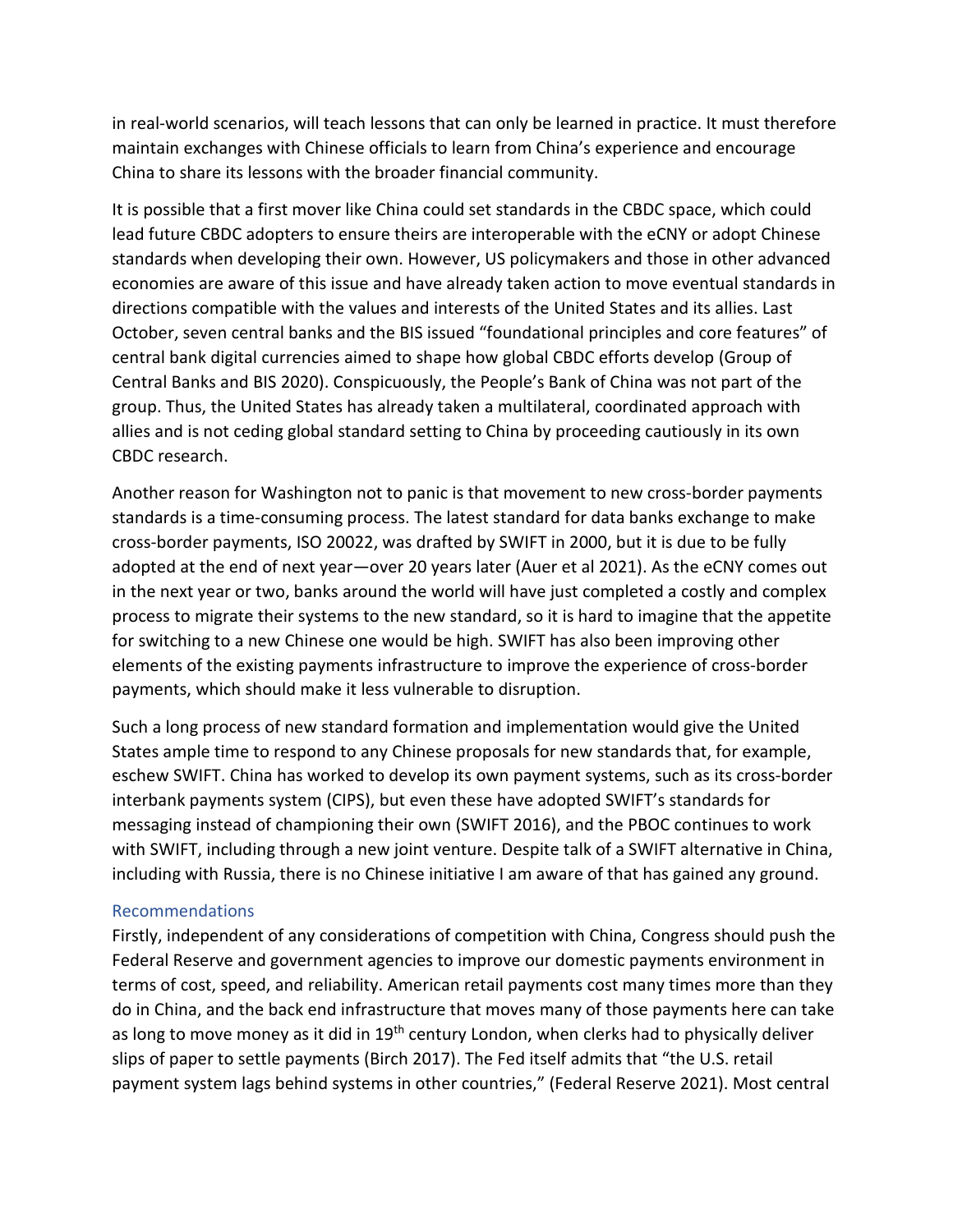banks thinking about CBDCs, including China, are primarily focused on achieving domestic policy goals.

Nevertheless, it is premature for the Federal Reserve to commit to launching some new form of the dollar. Both digital dollars for retail and dollar CBDCs for wholesale payments already exist today, and there are ways to improve our payments systems and the dollar's competitiveness internationally by upgrading existing payment systems in ways that are far less risky. Congress should, however, put pressure on the Fed to catch up to global standards of instant payments for retail, such as accelerating its FedNow initiative.

To spur payments innovation and the dollar's competitiveness, Congress should also consider legislation that would allow the Fed to expand access to payment accounts, as the Bank of England has done since 2017, which would allow more innovative payments companies access to the payment rails that underly the movement of money. Nonbank payment companies, including those that could make it easier to use the Dollar for cross-border payments than the cumbersome and expensive status quo of correspondent banking, could use such access to bring more competition that make payments with US dollars cheaper and faster, reducing the relative attractiveness of any new RMB systems.

Finally, Congress should discourage overuse of financial sanctions in a way that might convince not only pariah states like Venezuela and North Korea, but US allies like the European Union, to undergo the massive international effort, cost, and inefficiency involved in creating an alternative, sanctions-proof set of financial infrastructure and currency arrangements. My colleagues have found that US sanctions have historically only had even partial success at achieving the United States' foreign policy goals (Hufbauer et al 2009). Overuse of sanctions would "weaken the international role of the dollar" (Schott 2021) and likely represent a much greater risk to the dollar's dominance than any new form of the already digital RMB.

# References

Acker, Kevin and Deborah Brautigam. 2021. "Twenty Years of data on China's Africa lending." SAIS CARI Briefing Paper Number 4.<http://www.sais-cari.org/>

Auer, Raphael, Philipp Haene, and Henry Holden. 2021. "Multi-CBDC arrangements and the future of crossborder payments." BIS Papers No 115. March 2021. <https://www.bis.org/publ/bppdf/bispap115.pdf>

Ant Group. 2020. IPO prospectus.

[https://web.archive.org/web/20201101110153/https://www1.hkexnews.hk/app/sehk/2020/10](https://web.archive.org/web/20201101110153/https:/www1.hkexnews.hk/app/sehk/2020/102484/documents/sehk20082500535.pdf) [2484/documents/sehk20082500535.pdf](https://web.archive.org/web/20201101110153/https:/www1.hkexnews.hk/app/sehk/2020/102484/documents/sehk20082500535.pdf)

Bech, Morten and Rodney Garratt. 2017. "Central bank cryptocurrencies." BIS Quarterly Review. September 2017. [https://www.bis.org/publ/qtrpdf/r\\_qt1709f.pdf](https://www.bis.org/publ/qtrpdf/r_qt1709f.pdf)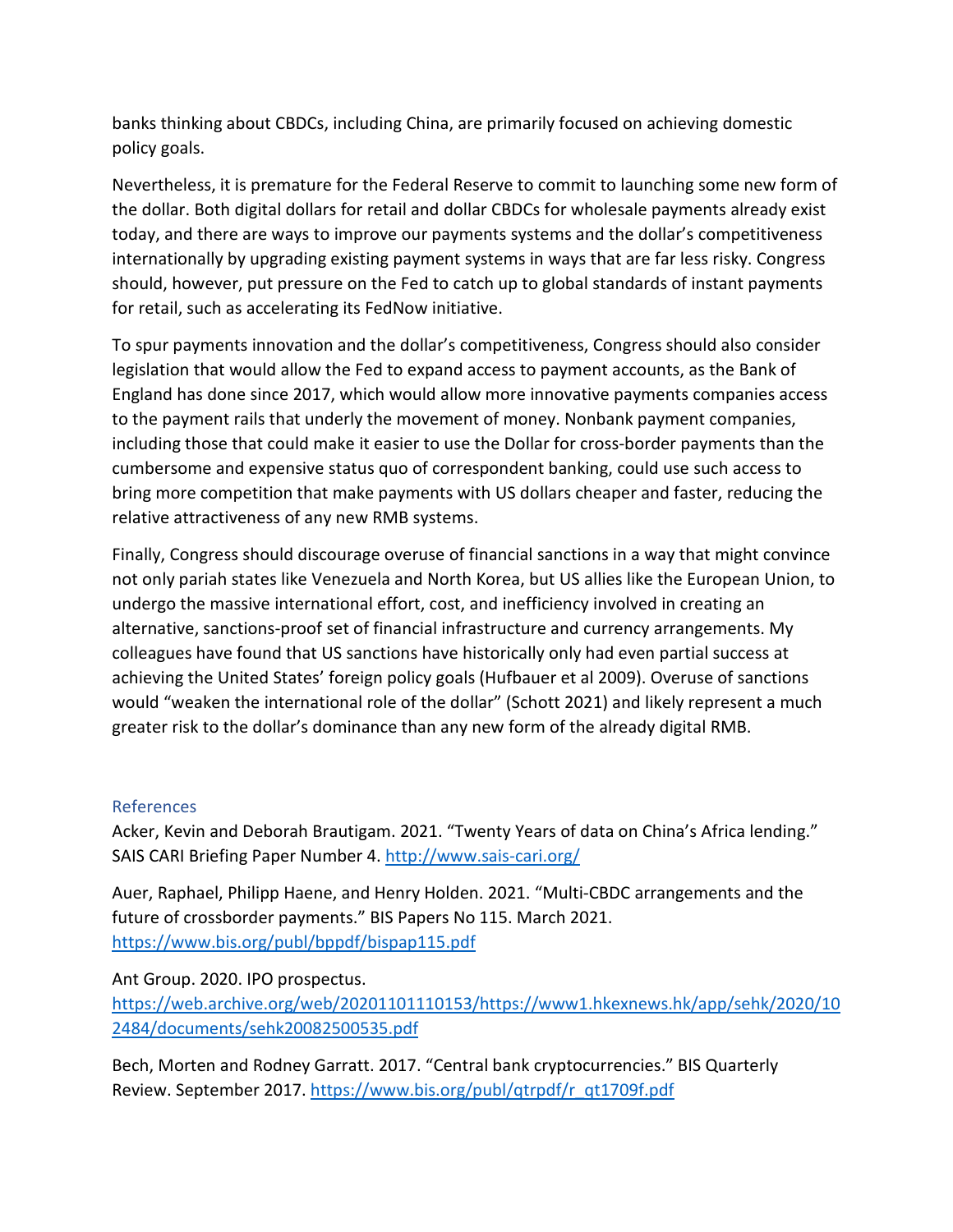Birch, David. 2017. "Before Babylon, beyond bitcoin: From money that we understand to money that understands us." London Publishing Partnership. August 8, 2017.

Blockchain.com. 2021. "Transaction rate per second." <https://www.blockchain.com/charts/transactions-per-second>

Boar, Condruta and Andreas Wehrli. 2021. "Ready, steady, go? – Results of the third BIS survey on central bank digital currency." Bank for International Settlements. January 2021. <https://www.bis.org/publ/bppdf/bispap114.pdf>

Brainard, Lael. 2020a. "The digitalization of payments and currency: Some Issues for Consideration," Speech at the Symposium on the Future of Payments, February 5, 2020. [https://www.federalreserve.gov/newsevents/speech/brainard20200205a.htm.](https://www.federalreserve.gov/newsevents/speech/brainard20200205a.htm)

Brainard, Lael. 2020b. "An update on digital currencies." Speech at the Federal Reserve Board and Federal Reserve Bank of San Francisco's Innovation Office Hours, San Francisco, California. August 13, 2020. <https://www.federalreserve.gov/newsevents/speech/brainard20200813a.htm>

Carstens, Agustin. 2021a. "Digital currencies and the future of the monetary system." Remarks at the Hoover Institution. January 27, 2021.<https://www.bis.org/speeches/sp210127.pdf>

Carstens, Agustin. 2021b. "Central bank digital currencies: putting a big idea into practice." Remarks at the Peterson Institute for International Economics. March 31, 2021. [https://www.bis.org/speeches/sp210331.pdf.](https://www.bis.org/speeches/sp210331.pdf)

Chorzempa, Martin. 2018 "Beijing's grip on internet finance is tightening." Peterson Institute for International Economics China Economic Watch Blog. January 9, 2018. [https://www.piie.com/blogs/china-economic-watch/beijings-grip-internet-finance-tightening.](https://www.piie.com/blogs/china-economic-watch/beijings-grip-internet-finance-tightening)

Chorzempa, Martin 2021. "China, the United States, and central bank digital currencies: how important is it to be first?" China Economic Journal. January 5, 2021. <https://doi.org/10.1080/17538963.2020.1870278>

Committee on Payment and Settlement Systems. 2003. "The role of central bank money in payment systems." Bank for International Settlements. August 2003. <https://www.bis.org/cpmi/publ/d55.pdf>

Dahir, Abdi Latif. "Kenya's M-Pesa mobile money service now works with China's WeChat Pay." Quartz Africa. December 3, 2018. [https://qz.com/africa/1482013/safaricoms-m-pesa-connects](https://qz.com/africa/1482013/safaricoms-m-pesa-connects-with-chinas-wechat-pay/)[with-chinas-wechat-pay/](https://qz.com/africa/1482013/safaricoms-m-pesa-connects-with-chinas-wechat-pay/)

Dollar, David. "Seven years into China's Belt and Road." Brookings Institution. October 1, 2020. [https://www.brookings.edu/blog/order-from-chaos/2020/10/01/seven-years-into-chinas-belt](https://www.brookings.edu/blog/order-from-chaos/2020/10/01/seven-years-into-chinas-belt-and-road/)[and-road/](https://www.brookings.edu/blog/order-from-chaos/2020/10/01/seven-years-into-chinas-belt-and-road/)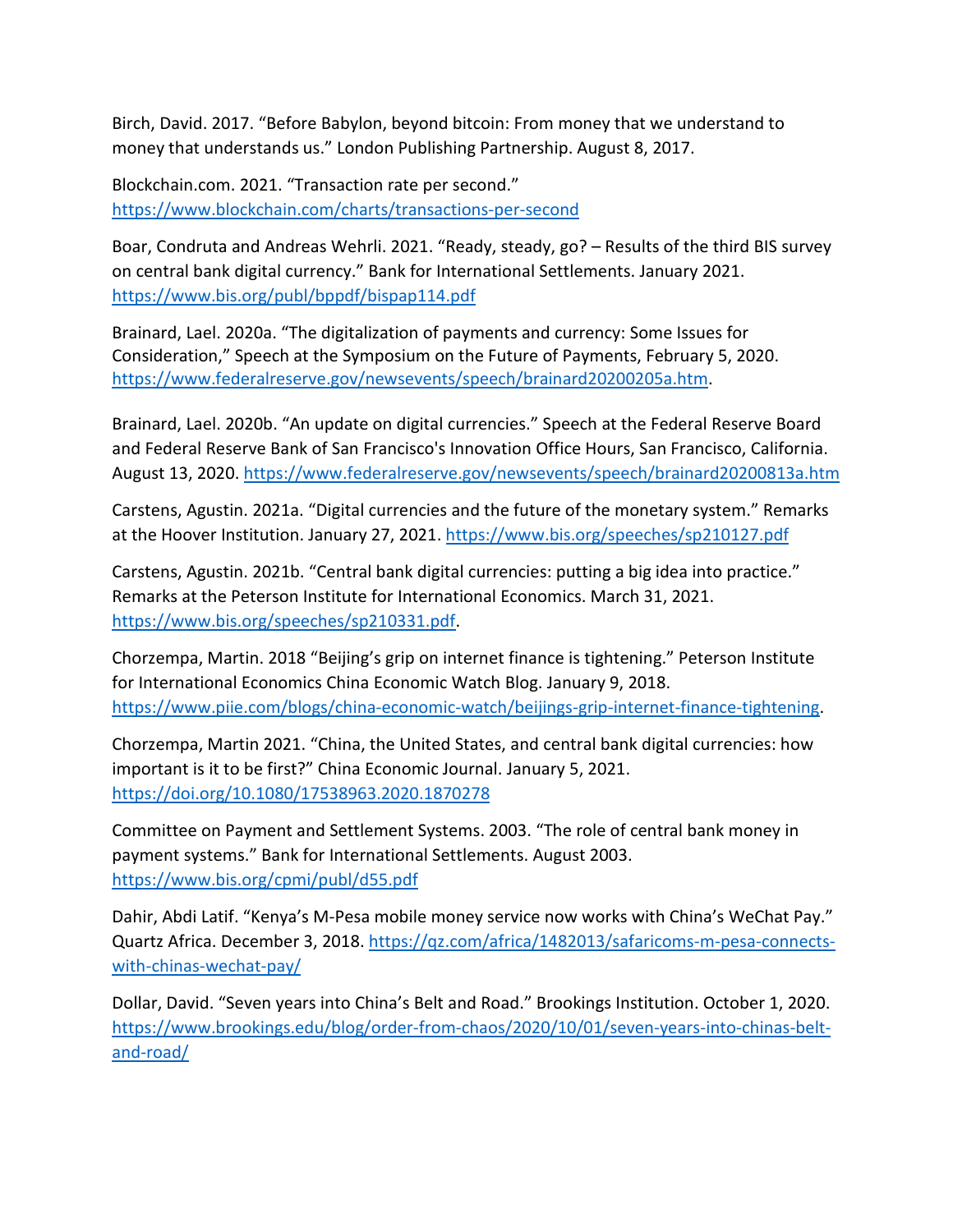Fan, Yifei, 2018, "Yicai Interview: some thoughts on central bank digital currencies." [https://www.yicai.com/news/5395409.html.](https://www.yicai.com/news/5395409.html)

Federal Reserve Board of Governors. 2021. "FedNow Frequently Asked Questions." March 22, 2021. [https://www.federalreserve.gov/paymentsystems/fednow\\_faq.htm](https://www.federalreserve.gov/paymentsystems/fednow_faq.htm)

Gopinath, Gita and Jeremy Stein. 2020. "Banking, Trade, and the Making of a Dominant Currency." *The Quarterly Journal of Economics*, Volume 136, Issue 2, May 2021, Pages 783– 830, <https://doi.org/10.1093/qje/qjaa036>

Group of Central Banks (Bank of Canada, European Central Bank, Bank of Japan, Sveriges Riksbank, Swiss National Bank, Board of Governors of the Federal Reserve) and Bank for International Settlements. 2020. "Central bank digital currencies: foundational principles and core features." October 9, 2020.<https://www.bis.org/publ/othp33.htm>

Huang, Yiping. 2020. Remarks at the China International Financial Forum. [https://mp.weixin.qq.com/s/9vGWq\\_hYC5GekCfxqquKIw](https://mp.weixin.qq.com/s/9vGWq_hYC5GekCfxqquKIw)

Hufbauer, Gary Clyde, Jeffrey Schott, Kimberly Ann Elliott, and Babara Oegg. 2009. "Economic Sanctions Reconsidered, 3<sup>rd</sup> edition. Peterson Institute for International Economics. <https://www.piie.com/bookstore/economic-sanctions-reconsidered-3rd-edition-paper>

Jing, Eric. 2019. "Ant Financial – A Global Leading TechFin Company." Alibaba Investor Day 2019. September 24, 2019.

[https://www.alibabagroup.com/en/ir/presentations/Investor\\_Day\\_2019\\_AntFinancial.pdf](https://www.alibabagroup.com/en/ir/presentations/Investor_Day_2019_AntFinancial.pdf)

Mu, Changchun. 2019. Remarks at the China Finance 40 Yichun Forum.

Mu Changchun 2021. "Will Digital RMB Violate Privacy? Latest Interpretation from the Head of China's Digital Currency Project" China Finance 40 Forum, April 1, 2021. [http://www.cf40.com/en/news\\_detail/11729.html](http://www.cf40.com/en/news_detail/11729.html)

National Conference of State Legislators. 2019. Restrictions on Use of Public Assistance Electronic Benefit Transfer (EBT) Cards." December 12, 2019. [https://www.ncsl.org/research/human-services/ebt-electronic-benefit-transfer-card](https://www.ncsl.org/research/human-services/ebt-electronic-benefit-transfer-card-restrictions-for-public-assistance.aspx)[restrictions-for-public-assistance.aspx](https://www.ncsl.org/research/human-services/ebt-electronic-benefit-transfer-card-restrictions-for-public-assistance.aspx)

Powell, Jerome. 2020. "Remarks at the 2020 IMF Fall Meetings." Available at : [https://www.cnbc.com/2020/10/19/watch-fed-chair-jerome-powell-speak-live-to-the](https://www.cnbc.com/2020/10/19/watch-fed-chair-jerome-powell-speak-live-to-the-international-monetary-fund.html)[international-monetary-fund.html](https://www.cnbc.com/2020/10/19/watch-fed-chair-jerome-powell-speak-live-to-the-international-monetary-fund.html)

Sanford, Barak and Daniel Bufithis-Hurie. 2018. "Growing demand by non-bank payment firms for direct access to U.S. settlement systems should make us reassess not only which firms are eligible for Federal Reserve master accounts but which should be granted U.S. bank charters and licenses." Banking Perspectives. November 25, 2018.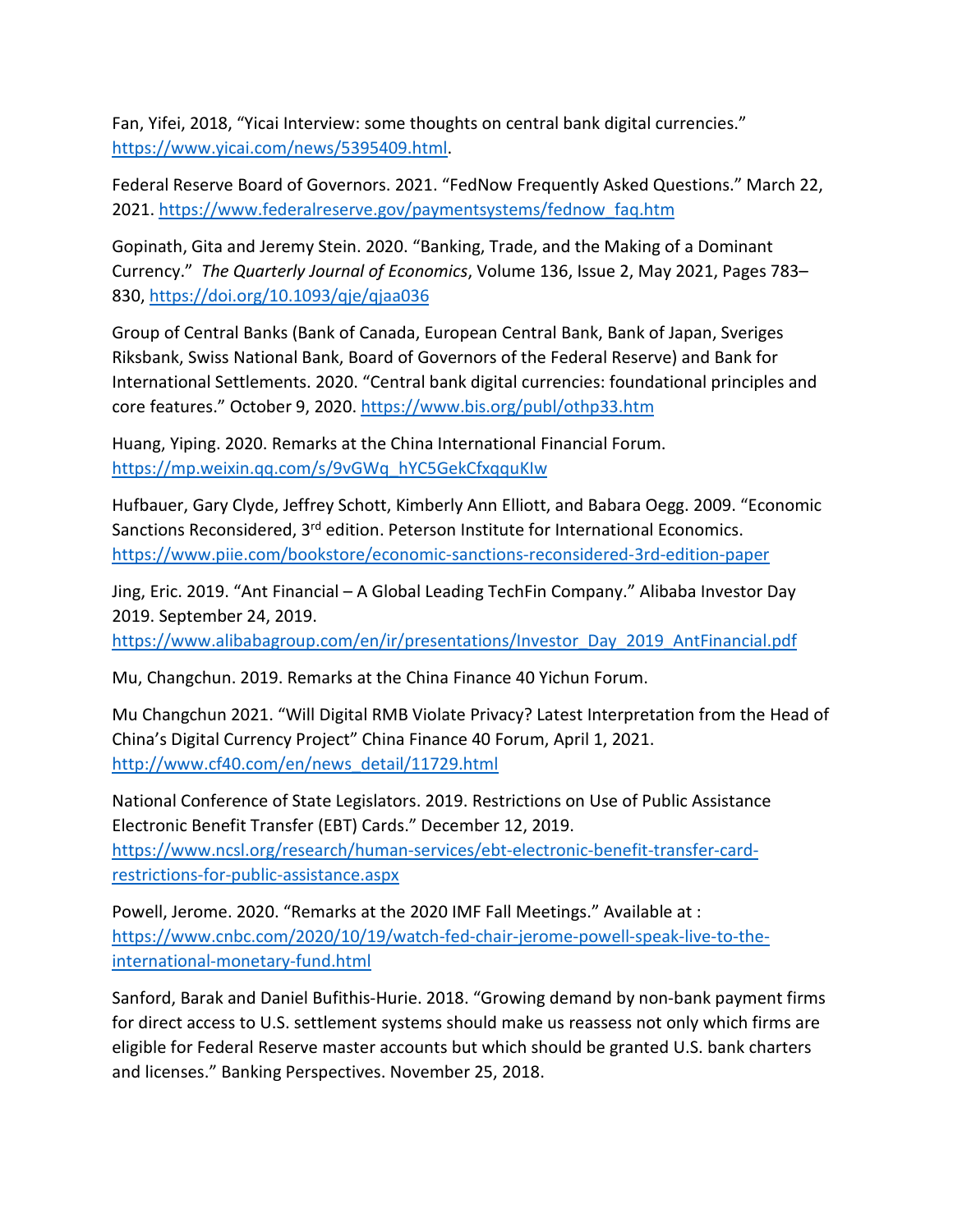[https://www.bankingperspectives.com/should-non-bank-payment-firms-be-eligible-to-open](https://www.bankingperspectives.com/should-non-bank-payment-firms-be-eligible-to-open-federal-reserve-bank-accounts/)[federal-reserve-bank-accounts/](https://www.bankingperspectives.com/should-non-bank-payment-firms-be-eligible-to-open-federal-reserve-bank-accounts/)

Schott, Jeffrey. 2021. "Raising a Caution Flag on US Financial Sanctions against China." Peterson Institute for International Economics Policy Brief 21-1. January 2021. <https://www.piie.com/sites/default/files/documents/pb21-1.pdf>

Shaikh, Shadma. 2018. "How WeChat faded into the silence in India." Factor Daily. October 8, 2018.<https://archive.factordaily.com/how-wechat-faded-into-the-silence-in-india/>

SWIFT 2016. "CIPS Accelerates the Internationalisation of the RMB." SWIFT MI Forum. October 2016.<https://www.swift.com/swift-resource/44986/download>

SWIFT. 2021. RMB Tracker March 2021. [https://www.swift.com/our-solutions/compliance-and](https://www.swift.com/our-solutions/compliance-and-shared-services/business-intelligence/renminbi/rmb-tracker/rmb-tracker-document-centre)[shared-services/business-intelligence/renminbi/rmb-tracker/rmb-tracker-document-centre.](https://www.swift.com/our-solutions/compliance-and-shared-services/business-intelligence/renminbi/rmb-tracker/rmb-tracker-document-centre)

Vermeulen, Jan. 2020. "WeChat Wallet in South Africa shuts down." MyBroadband. June 12, 2020. [https://mybroadband.co.za/news/banking/356029-wechat-wallet-in-south-africa-shuts](https://mybroadband.co.za/news/banking/356029-wechat-wallet-in-south-africa-shuts-down.html)[down.html](https://mybroadband.co.za/news/banking/356029-wechat-wallet-in-south-africa-shuts-down.html)

Visa. 2018. "Fact Sheet." [https://usa.visa.com/dam/VCOM/download/corporate/media/visanet](https://usa.visa.com/dam/VCOM/download/corporate/media/visanet-technology/aboutvisafactsheet.pdf)[technology/aboutvisafactsheet.pdf](https://usa.visa.com/dam/VCOM/download/corporate/media/visanet-technology/aboutvisafactsheet.pdf)

Wang, Xin. 2019. Speech at Peking University's Institute of Digital Finance, July 8, 2019.

Yu, Sun. 2021. "Jack Ma's Ant defies pressure from Beijing to share more customer data." Financial Times. March 2, 2021. [https://www.ft.com/content/1651bc67-4112-4ce5-bf7a](https://www.ft.com/content/1651bc67-4112-4ce5-bf7a-d4ad7039e7c7)[d4ad7039e7c7](https://www.ft.com/content/1651bc67-4112-4ce5-bf7a-d4ad7039e7c7)

Zhou, Xiaochuan. 2013. Interview with Caijing Magazine. December 2013

Zhou Xiaochuan 2020. Remarks in Chongqing. November 23, 2020. [https://www.caixinglobal.com/2020-11-24/zhou-xiaochuan-suggests-china-and-singapores](https://www.caixinglobal.com/2020-11-24/zhou-xiaochuan-suggests-china-and-singapores-digital-currency-cooperation-should-start-with-retail-101631926.html)[digital-currency-cooperation-should-start-with-retail-101631926.html.](https://www.caixinglobal.com/2020-11-24/zhou-xiaochuan-suggests-china-and-singapores-digital-currency-cooperation-should-start-with-retail-101631926.html)

Figures and Tables

Figure 1